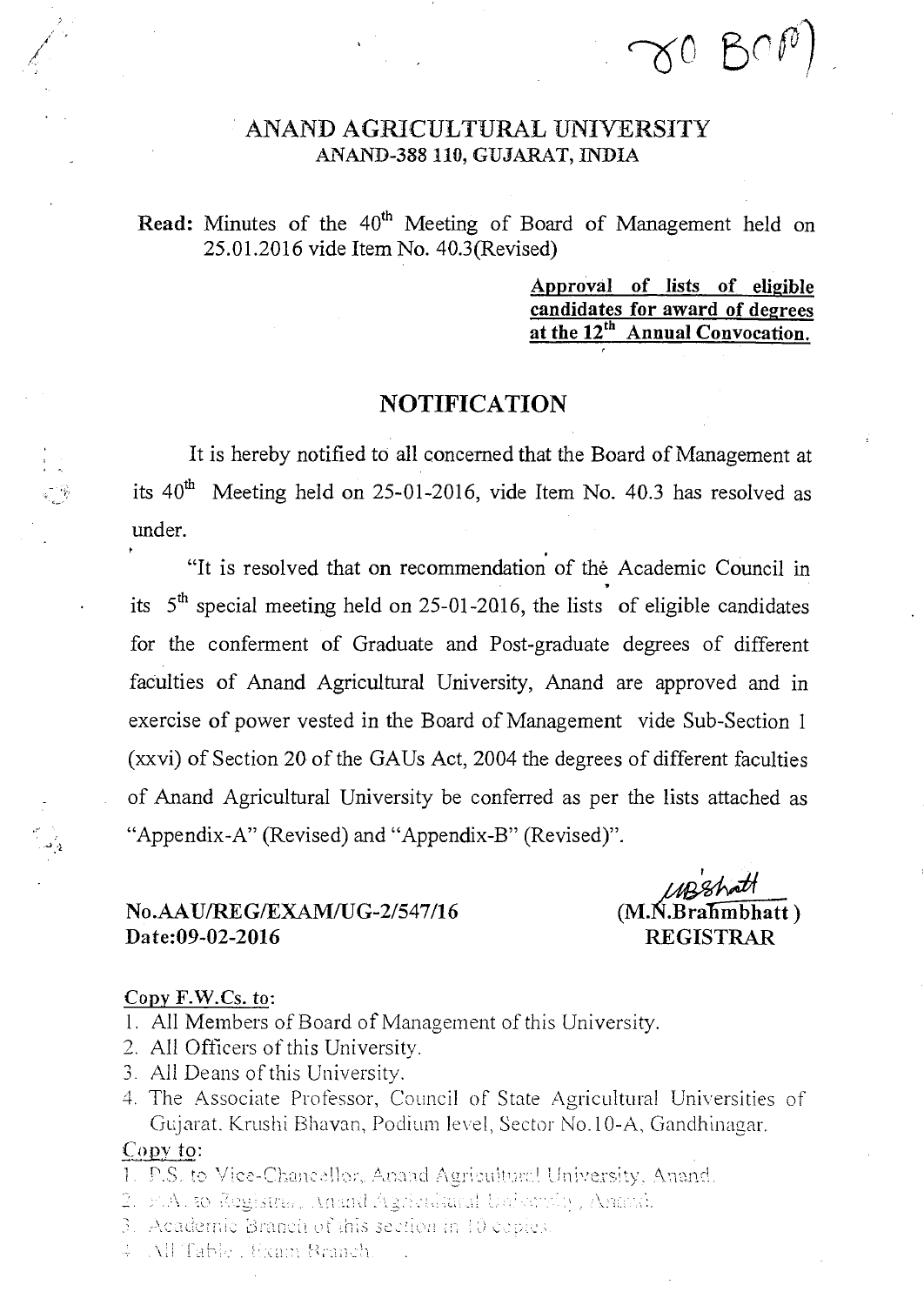## APPENDIX-A (REVISED)

The Summary of eligible candidates to award Graduate/Post graduate degrees during the 12<sup>th</sup> Convocation

|                             |                          | No. of students who will receive degree<br>in "Person" |                       |                            |                      | No. of students who will receive degree<br>in "Absentia" |                                               |                       |                                                               |                                  |                 |                   |
|-----------------------------|--------------------------|--------------------------------------------------------|-----------------------|----------------------------|----------------------|----------------------------------------------------------|-----------------------------------------------|-----------------------|---------------------------------------------------------------|----------------------------------|-----------------|-------------------|
| Sr.<br>N <sub>0</sub>       | Degrees                  | First<br><b>Class</b><br>with<br>Distn.                | First<br><b>Class</b> | Seco<br>nd<br><b>Class</b> | Pass<br><b>Class</b> | Total                                                    | <b>First</b><br><b>Class</b><br>with<br>Distn | First<br><b>Class</b> | Second<br><b>Class</b>                                        | Pass<br><b>Class</b><br>a jihara | <b>Total</b>    | Total<br>students |
| $\mathbf{1}_{+}$            | B.Sc.(Hons.) Agri.       | 18                                                     | 54                    | 21                         | 13                   | 106                                                      | 01                                            | 04                    | 03                                                            | 02                               | 10              | 116               |
| $\frac{1}{2}$ .             | B.V.Sc. & A.H.           | 02                                                     | 07                    | 30                         | 10                   | 49                                                       | 01                                            | 05                    | 02                                                            | 0 <sup>1</sup>                   | $09^\circ$      | 58.               |
| $\mathcal{V}_\mathrm{c}$    | B.Tech. (D.T.)           | 06                                                     | 09                    | 19                         | 01                   | 35                                                       | 00                                            | 05                    | 06                                                            | 00 <sub>1</sub>                  | 11              | 46                |
| $\langle A_{\rm L} \rangle$ | B.Tech (Agri.Engg)       | 05                                                     | 11                    | 07                         | 0 <sub>0</sub>       | $2\overline{3}$                                          | 01                                            | 01                    | 00 <sub>1</sub>                                               | 00 <sub>1</sub>                  | 02              | 25                |
| 5.                          | B.Tech. (FPT)            | 02                                                     | 13                    | 15                         | $00\,$               | 30                                                       | 00                                            | 00                    | $00\,$                                                        | 00 <sup>1</sup>                  | 00 <sub>o</sub> | $30 -$            |
| 6.                          | B.Teeg.(AIT)             | 02                                                     | 10                    | 14                         | 00 <sub>0</sub>      | 26                                                       | 00                                            | $00\,$                | 00 <sub>i</sub>                                               | 00                               | 00 <sup>°</sup> | 26                |
| $T_{\rm{sc}}$               | M.Sc. (Agri.)/M.Sc       | 14                                                     | 28                    | 09                         | 00                   | 51                                                       | 01                                            | 03                    | 0 <sub>1</sub>                                                | 00 <sub>1</sub>                  | $05 -$          | $56 -$            |
| 8.                          | M.Sc.(Horti.)            | 00                                                     | 02                    | 03                         | 00                   | 05                                                       | 00 <sub>1</sub>                               | 00 <sub>1</sub>       | 02                                                            | 00 <sub>1</sub>                  | 02              | 07.               |
| $Q_{\perp}$                 | M.V.Se.                  | 04                                                     | 17                    | 00                         | 00                   | 21                                                       | 03                                            | 10                    | 00                                                            | 00 <sub>0</sub>                  | 13              | 34 <sup>2</sup>   |
| 10.                         | M.Tech.                  | 04                                                     | 07                    | 00                         | 00                   | 11                                                       | 01                                            | 00                    | 00                                                            | 00 <sub>1</sub>                  | 01              | 12                |
| $\pm 1.$                    | M.Tech (FPT)             | 0 <sub>1</sub>                                         | 03                    | 02                         | 00                   | 06                                                       | 00                                            | 02                    | 00 <sub>1</sub>                                               | 00                               | 02              | 08                |
| 12.                         | MBA-IAB                  | 00                                                     | 12                    | 06                         | 00                   | 18                                                       | 00 <sub>1</sub>                               | 01                    | 02                                                            | 00 <sub>1</sub>                  | 03              | 21                |
| 13.                         | M.Sc. (Agri. Journalism) | 01                                                     | 00 <sub>1</sub>       | 00                         | 00 <sub>1</sub>      | 01                                                       | 00 <sub>1</sub>                               | 02 <sub>1</sub>       | 0 <sup>1</sup>                                                | 00 <sup>1</sup>                  | 03              | 04                |
| 44.5                        | M.Tech. (Agri. Engg.)    | 0 <sub>1</sub>                                         | 05                    | 00                         | 00                   | 06                                                       | 0 <sub>1</sub>                                | 01                    | 00 <sub>1</sub>                                               | 00 <sub>1</sub>                  | 02              | 08                |
| 15.                         | Ph.D.                    | $\overline{\phantom{a}}$                               | $\blacksquare$        | $\overline{\phantom{0}}$   |                      | 34                                                       | $\overline{\phantom{a}}$                      | $\tilde{\phantom{a}}$ | $\frac{1}{2}$ , $\frac{1}{2}$ , $\frac{1}{2}$ , $\frac{1}{2}$ | Ä.                               | 10              | 44.               |
|                             | <b>Grand Total:</b>      | 60                                                     | 178                   | 126                        | 24                   | 422                                                      | 09                                            | 34                    | 17                                                            | 03                               | 73              | 495               |

 $\epsilon$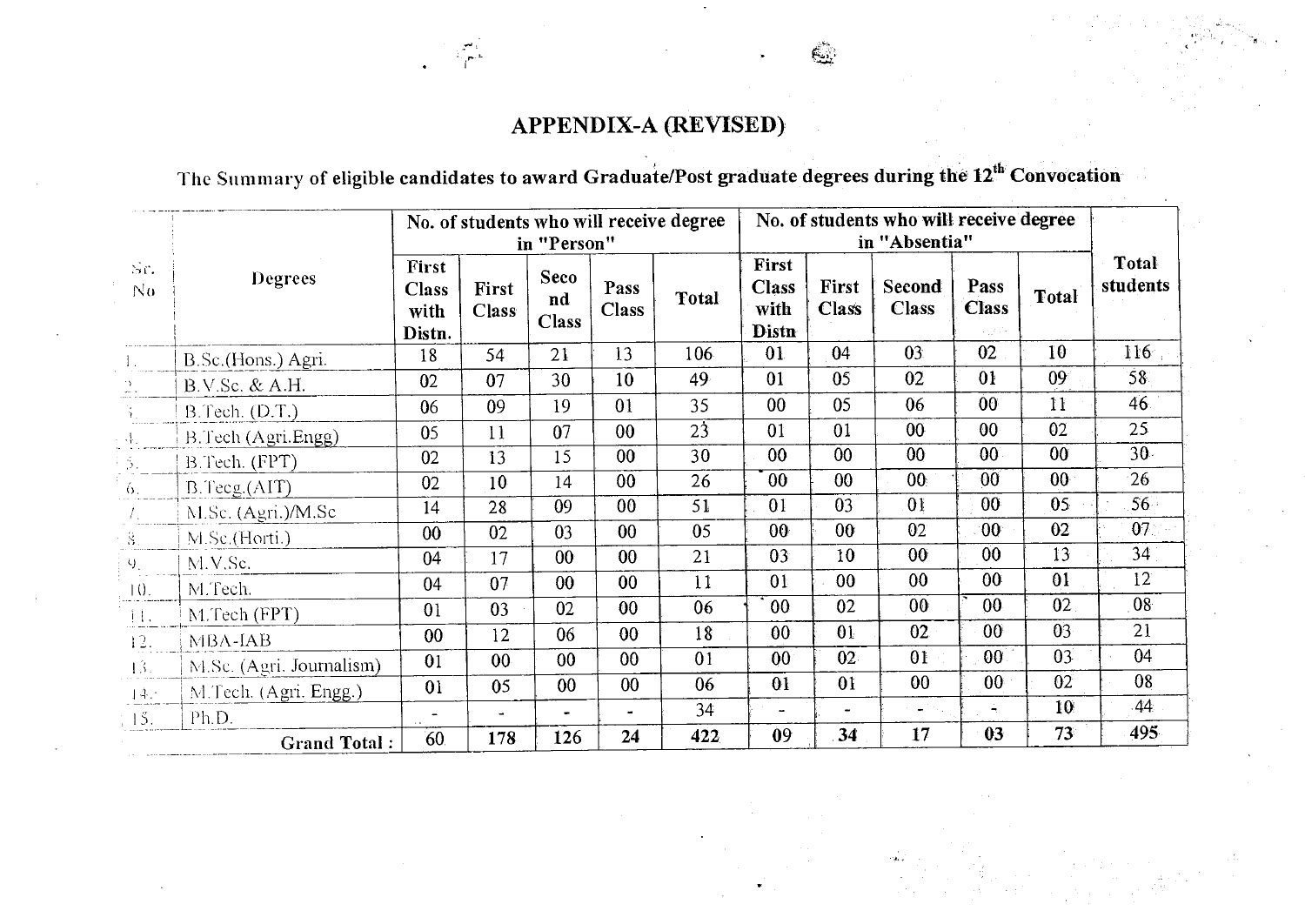## APPENDIX-B (Revised) ITEM NO. 5.3

 $\mathsf{r}$ 

#### **LIST OF GRADUATES AND POST GRADUATES OF ANAND AGRICULTURAL UNIVERSITY TO BE CONFERRED DEGREES AT 12 TH CONVOCATION TO BE HELD ON S <sup>T</sup>" FEBRUARY, 2016**

|            |                            |                                              |                                                          | <b>UNDER GRADUATE</b>         |
|------------|----------------------------|----------------------------------------------|----------------------------------------------------------|-------------------------------|
| SR.<br>NO. | <b>REGISTRATION</b><br>NO. | <b>NAME OF STUDENT</b>                       | <b>O.G.P.A.</b><br>(10.00)<br>$\pmb{r}$<br><b>BASIS)</b> | <b>CLASS</b>                  |
|            |                            | BACHELOR OF SCIENCE (HONOURS) IN AGRICULTURE |                                                          | <b>ABSENTIA</b>               |
| 1.         | 01-0643-2011               | DABHI BINDALBEN JASHBHAI                     | 7.75                                                     | FIRST CLASS WITH DIST.        |
| 2.         | 01-0681-2011               | MASIYA MAAJBHAI ABBASBHAI                    | 7.34                                                     | <b>FIRST CLASS</b>            |
| 3.         | D/01-0755-2012             | MUNDHVA BHIMABHAI BHIKHABHAI                 | 7.05                                                     |                               |
| 4.         | 01-0670-2011               | HADIYAL JIGNESHKUMAR GANESHBHAI              | 7.04                                                     | <b>FIRST CLASS</b>            |
| 5.         | 01-0642-2011               | BHUVA NIKUNJKUMAR JAYANTIBHAI                | 6.72                                                     | <b>FIRST CLASS</b>            |
| 6.         | 01-620-2010                | VALA SANJAYKUMAR SHAKTIBHAI                  |                                                          | <b>FIRST CLASS</b>            |
| 7.         | 01-0657-2011               | CHAUDHARY PRAKASHBHAI ISHVARBHAI             | 6.33                                                     | SECOND CLASS                  |
| 8.         | 01-0547-2010               | GADHVI DEVANG PRAFULKUMAR                    | 6.08                                                     | SECOND CLASS                  |
| 9.         | 01-0594-2010               | PATEL ZILKUMAR PRAKASHBHAI                   | 6.02                                                     | SECOND CLASS                  |
| 10.        | D/01-0754-2012             | MITHAPRA PANKAJ FULAJIBHAI                   | 5.92                                                     | PASS CLASS                    |
|            |                            | BACHELOR OF SCIENCE (HONOURS) IN AGRICULTURE | 5.90                                                     | PASS CLASS                    |
| 11.        | D/01-0767-2012             | VEKARIYA KHODABHAI JAGDISHBHAI               |                                                          | <b>IN PERSON</b>              |
| 12.        | 01-0743-11/12              | DARSHANABEN P MAHIDA                         | 9.09                                                     | FIRST CLASS WITH DIST.        |
|            |                            |                                              | 8.45                                                     | FIRST CLASS WITH DIST.        |
| 13.        | D/01-0753-2012             | ITALIYA LALJEEBHAI MADHABHAI                 | 8.29                                                     | FIRST CLASS WITH DIST.        |
| 14.        | 01-0745-11/12              | MAKWANA MONIKABEN ARVINDBHAI                 | 8.20                                                     | FIRST CLASS WITH DIST.        |
| 15.        | 01-0669-2011               | <b>GOHIL SAHADEVSINH</b>                     | 8.13                                                     | FIRST CLASS WITH DIST.        |
| 16.        | D/01-0752-2012             | DESAI PRATIKKUMAR KALUBHAI                   | 8.11                                                     | FIRST CLASS WITH DIST.        |
| 17.        | 01-0675-2011               | KUGASHIYA KIRANKUMAR GODADBHAI               | 8.10                                                     | FIRST CLASS WITH DIST.        |
| 18.        | 01-0744-11/12              | HEMNANI DEEPABEN ISHWARBHAI                  | 8.05                                                     | FIRST CLASS WITH DIST.        |
| 19.        | 01-0637-2011               | BALDANIYA NATUBHAI PACHABHAI                 | 7.96                                                     | FIRST CLASS WITH DIST.        |
| 20.        | 01-0737-2011               | <b>TONY KUMAR TOP</b>                        | 7.95                                                     | FIRST CLASS WITH DIST.        |
| 21.        | 01-0691-2011               | PATEL ARPITA ARVINDKUMAR                     | 7.94                                                     | FIRST CLASS WITH DIST.        |
| 22.        | 01-0661-2011               | CHUDASAMA VISHVAJITSINH NAGBHA               | 7.65                                                     | FIRST CLASS WITH DIST.        |
| 23.        | 01-0694-2011               | PATEL DEVANG MANHARLAL                       | 7.62                                                     | FIRST CLASS WITH DIST.        |
| 24.        | 01-0703-2011               | PATEL JAYKUMAR                               | 7.57                                                     | FIRST CLASS WITH DIST.        |
| 25.        | 01-0684-2011               | PANCHAL RIDDHI MANHARLAL                     | 7.57                                                     | FIRST CLASS WITH DIST.        |
| 26.        | 01-0641-2011               | BERANI NIKULKUMAR KHODABHAI                  | 7.56                                                     | FIRST CLASS WITH DIST.        |
| 27.        | 01-0723-2011               | SARVAIYA RAWESHBHAI MATHURBHAI               | 7.55                                                     | <b>PIRST CLASS WITH DIST.</b> |
| 28.        | 01-0649-2011               | <b>CHAUDHARI MAHENDRAKUMAR NANHBHAI</b>      | $^\circ$ .53                                             | <b>BIRST CLASS WITH DIST.</b> |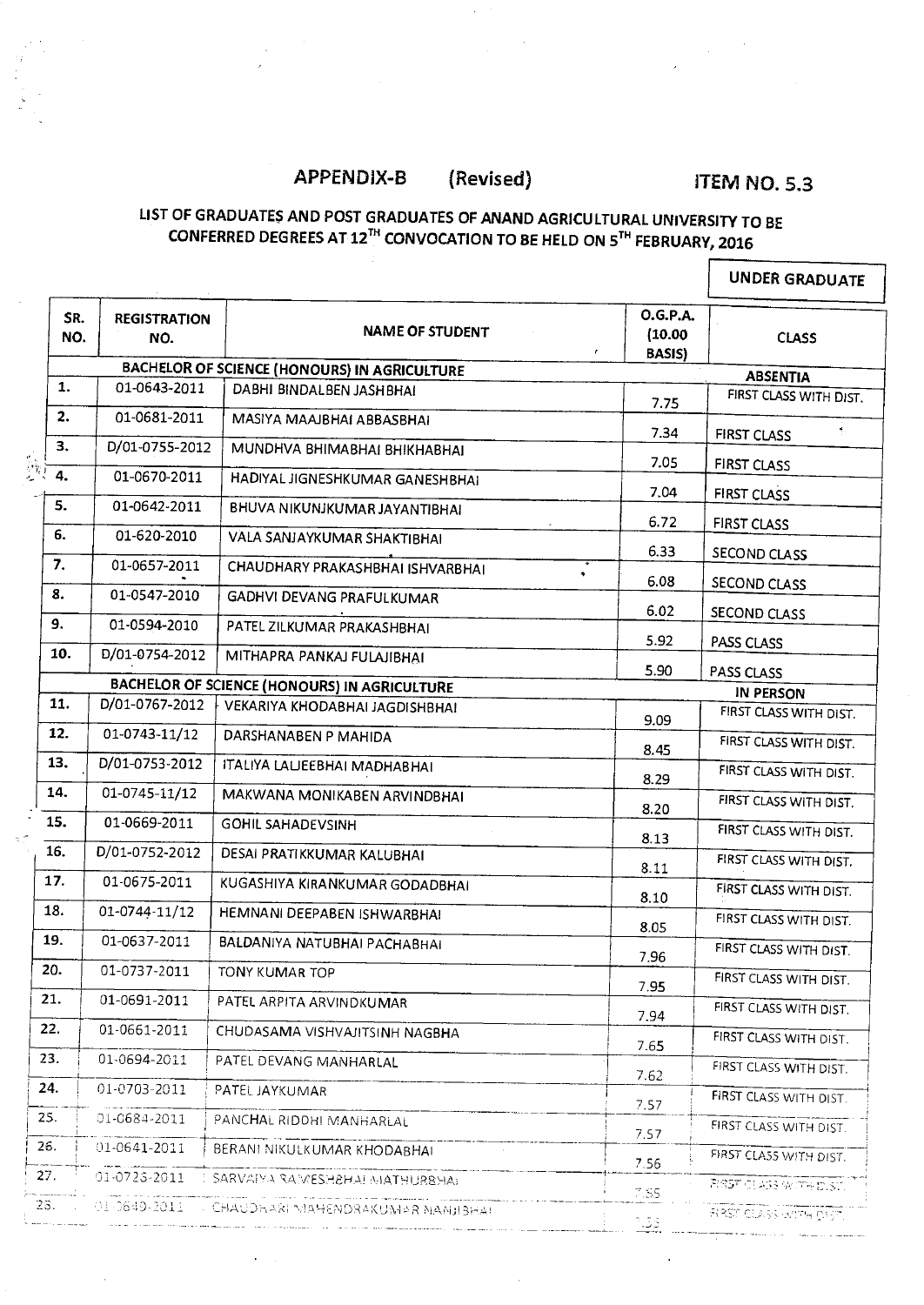| 29.         | 01-0663-2011                 | DAMOR HITIKSHABEN ISHVARBHAI                                               |                       |                                    |
|-------------|------------------------------|----------------------------------------------------------------------------|-----------------------|------------------------------------|
| 30.         | 01-0554-2010                 | JITALIYA VISHVAJITSINH MAHESHKUMAR                                         | 7.39                  | <b>FIRST CLASS</b>                 |
| 31.         | 01-0713-2011                 | PATEL VIRALKUMAR NARENDRABHAI                                              | 7.35                  | <b>FIRST CLASS</b>                 |
| 32.         | D/01-0766-2012               | VASAVA KAMALKUMAR ISHWARBHAI                                               | 7.34                  | <b>FIRST CLASS</b>                 |
| 33.         | 01-0706-2011                 | PATEL MUKESHKUMAR ISHVARBHAI                                               | 7.26                  | <b>FIRST CLASS</b>                 |
| 34.         | 01-0638-2011                 | BALDANIYA SHAILESH JITUBHAI                                                | 7.25                  | <b>FIRST CLASS</b>                 |
| 35.         | 01-0709-2011                 | PATEL SANKETKUMAR VIKASHBHAI                                               | 7.24                  | <b>FIRST CLASS</b>                 |
| 36.         | 01-0719-2011                 | RAMSIBHAI DEVAYATBHAI LUNI                                                 | 7.23                  | FIRST CLASS                        |
| 37.         | 01-0651-2011                 | CHAUDHARY ARVINDKUMAR PURABHAI                                             | 7.22                  | <b>FIRST CLASS</b>                 |
| 38.         | 01-0712-2011                 | PATEL SWATIBEN HEMANTBHAI                                                  | 7.20                  | <b>FIRST CLASS</b>                 |
| 39.         | D/01-0764-2012               | SHARMA VISHALKUMAR GHANSHYAMBHAI                                           | 7.19                  | $\mathbf{q}$<br><b>FIRST CLASS</b> |
| 40.         | 01-0653-2011                 | CHAUDHARY BHARATBHAI NAGJIBHAI                                             | 7.18                  | <b>FIRST CLASS</b>                 |
| 41.         | 01-0716-2011                 | PRAJAPATI KINJALBEN RAMESHBHAI                                             | 7.14                  | لريد<br>FIRST CLASS                |
| 42.         | 01-0689-2011                 | PATEL ALPESHBHAI KALIDAS                                                   | 7.14                  | <b>FIRST CLASS</b>                 |
| 43.         | 01-0677-2011                 | LODAYA DARSHAN HIRENBHAI                                                   | 7.13                  | <b>FIRST CLASS</b>                 |
| 44.         | 01-0644-2011                 | CHAUDHARI DEEP JASHUBHAI                                                   | $\mathcal{L}$<br>7.13 | FIRST CLASS                        |
| 45.         | 01-0682-2011                 | MODI EKTABEN RASIKBHAI                                                     | 7.12                  | <b>FIRST CLASS</b>                 |
| 46.         | 01-0702-2011                 | PATEL JASMEEBEN RAMESHBHAI                                                 | 7.12                  | <b>FIRST CLASS</b>                 |
| 47.         | 01-0698-2011                 | PATEL HARSH ASHVINBHAI                                                     | 7.11                  | <b>FIRST CLASS</b>                 |
| 48.         | 01-0647-2011                 | CHAUDHARI KALYANIBEN KIRITBHAI                                             | 7.10                  | <b>FIRST CLASS</b>                 |
| 49.         | 01-0692-2011                 |                                                                            | 7.08                  | FIRST CLASS                        |
| 50.         | 01-0727-2011                 | PATEL ASHISHKUMAR CHANDUBHAI<br>SEVAK UNNATI MUKESHBHAI                    | 7.07                  | FIRST CLASS                        |
| 51.         | 01-0697-2011                 |                                                                            | 7.07                  | <b>FIRST CLASS</b>                 |
| 52.         | 01-0659-2011                 | PATEL HARDI JAYANTIBHAI                                                    | 7.06                  | FIRST CLASS                        |
| 53.         | 01-0707-2011                 | CHAUDHARY SHAMALABHAI RAJABHAI                                             | 7.03                  | FIRST CLASS                        |
| 54.         | 01-0708-2011                 | PATEL NISARGKUMAR CHAMPAKKUMAR                                             | 6.97                  | FIRST CLASS                        |
| 55.         | 01-0721-2011                 | PATEL PRATHVIBEN KAMLESHBHAI<br>RATHOD CHIRAG NAVANITBHAI                  | 6.96                  | <b>FIRST CLASS</b>                 |
| 55.         | 01-0690-2011                 |                                                                            | 6.96                  | FIRST CLASS                        |
| 57.         | 01-0693-2011                 | PATEL ARCHANABEN DAHYABHAI                                                 | 6.94                  | <b>FIRST CLASS</b>                 |
| 58.         | 01-0728-2011                 | PATEL BRIJALBEN RAJESHBHAI                                                 | 6.93                  | FIRST CLASS                        |
| 59.         | 01-0710-2011                 | SHAH PARTH RAMESHCHANDRA                                                   | 6.92                  | <b>FIRST CLASS</b>                 |
| 60.         |                              | PATEL SHRADDHA JAGDISHBHAI                                                 | 6.92                  | FIRST CLASS                        |
| 51.         | 01-0700-2011<br>01-0688-2011 | PATEL HINAL AMRUTBHAI                                                      | 6.92                  | FIRST CLASS                        |
| 52.         | 01-0679-2011                 | PATEL ALKESHBHAI RAMESHBHAI                                                | 6.91                  | FIRST CLASS                        |
| 63.         |                              | MANAT ASHISHKUMAR RAMANBHA!                                                | 6.90                  | FIRST CLASS                        |
| 54.         | 01-0640-2011                 | BARIA MINALDEVI SUBHASHCHANDRA                                             | 6.87                  | FIRST CLASS                        |
| SS.         |                              | D/01-0761-2012 RATHOD PRAKASHKUMAR SOMSINH<br>ing a straight and the state | 6.85                  | <b>FIRST CLASS</b>                 |
| service and | 010639-2011                  | BAMANIYA JYOTIKABEN RAMESHSHAL                                             | 5.35                  | <b>FIRST CLASS</b>                 |

 $\frac{1}{2}$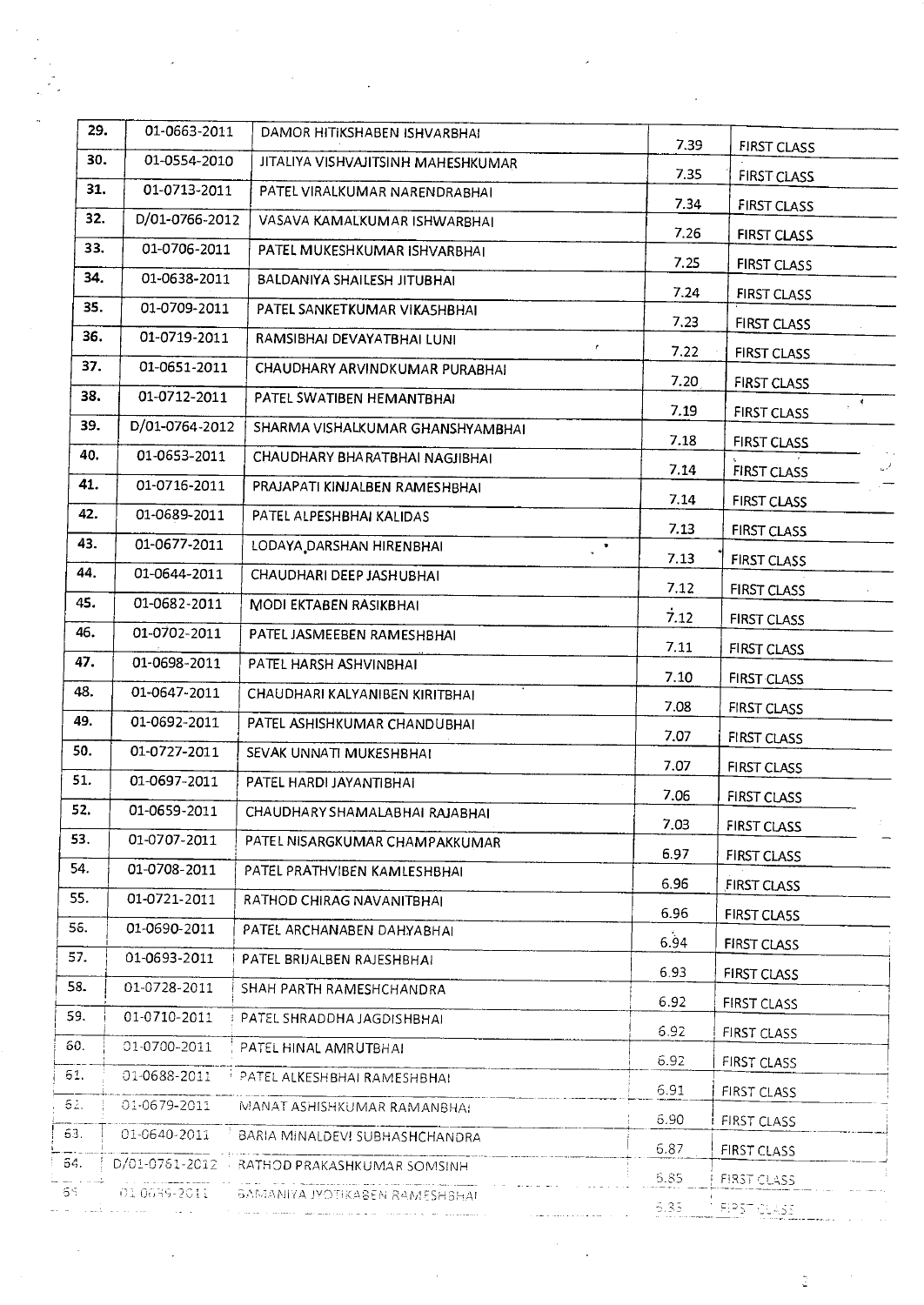| 56.   | 01-0696-2011   | PATEL GUNJANBEN SHANKARBHAI                         | 6.83           | <b>FIRST CLASS</b>  |
|-------|----------------|-----------------------------------------------------|----------------|---------------------|
| 67.   | 01-0733-2011   | SURANI BHAVIKKUMAR RAMANLAL                         | 6.78           | <b>FIRST CLASS</b>  |
| 68.   | 01-0678-2011   | MAKVANA RAJESH MAGANBHAL                            | 6.77           | FIRST CLASS         |
| 69.   | 01-0633-2011   | ACHARYA ZEAL RAJESHKUMAR                            | 6.71           | <b>FIRST CLASS</b>  |
| 70.   | 01-0674-2011   | KHATRI KRISHNA DEEPAKKUMAR                          | 6.68           | FIRST CLASS         |
| 71.   | 01-0676-2011   | LADUMOR RAJU GANSHYAMBHAI                           | 6.65           | <b>FIRST CLASS</b>  |
| 72.   | 01-0699-2011   | PATEL HIMALIBEN BIPINCHANDRA                        | 6.65           | <b>FIRST CLASS</b>  |
| 73.   | 01-0645-2011   | CHAUDHARI HASMUKHBHAI BHIKHABHAI<br>$\pmb{r}$       | 6.63           | FIRST CLASS         |
| 74.   | D/01-0759-2012 | PATEL RINKESHKUMAR SHAILESHBHAI                     | 6.61           | FIRST CLASS         |
| 75.   | 01-0671-2011   | KATARA AKSHAY RAMESHBHAI                            | 6.60           | in.<br>FIRST CLASS  |
| 76.   | 01-0648-2011   | CHAUDHARI LAVBHAI BHAGUBHAI                         | 6.59           | <b>FIRST CLASS</b>  |
| े77.  | 01-0701-2011   | PATEL JAGDISHKUMAR MANGALBHAI                       | 6.57           | <b>FIRST CLASS</b>  |
| 78.   | D/01-0746-2012 | CHAUDHARY ALPESHKUMAR KANUBHAI                      | 6.56           | <b>FIRST CLASS</b>  |
| 79.   | 01-0654-2011   | CHAUDHARI DIPTESHKUMAR PRATAPBHAI                   | 6.55           | <b>FIRST CLASS</b>  |
| 80.   | 01-0704-2011   | $\ddot{\phantom{0}}$<br>PATEL JAYMINKUMAR RAJNIKANT | 6.54           | FIRST CLASS         |
| 81.   | 01-0636-2011   | BALADANIYA BHAVANABEN MANUBHAI                      | 6.53           | <b>FIRST CLASS</b>  |
| 82.   | D/01-0763-2012 | SANKHALA GANPATJI KEVALJI                           | 6.50           | FIRST CLASS         |
| 83.   | D/01-0757-2012 | PARMAR INDRAJIT5INH KALUBHAI                        | 6.45           | <b>SECOND CLASS</b> |
| 84.   | 01-0652-2011   | CHAUDHARI ASHABEN MASHRUBHAI                        | 6.42           | <b>SECOND CLASS</b> |
| 85.   | 01-0666-2011   | DHOLIYA SAGARKUMAR NARESHBHAI                       | 6.38           | SECOND CLASS        |
| 86.   | 01-0695-2011   | PATEL DHARMIKKUMAR JITENDRABHI                      | 6.36           | SECOND CLAS5        |
| 87.   | D/01-0762-2012 | SAIYED MUFTIMAHAMMAD MUNAVARALI                     | 6.35           | SECOND CLASS        |
| . 88. | 01-0650-2011   | CHAUDHARI SHUBHAMKUMAR DALSANGBHAI                  | 6.34           | SECOND CLASS        |
| ,89.  | D/01-0758-2012 | PATEL CHINKALKUMAR RAJESHBHAI                       | 6.34           | <b>SECOND CLASS</b> |
| 90.   | 01-0686-2011   | PARMAR NILAMBEN GALABHAI                            | 6.33           | SECOND CLASS        |
| 91.   | 01-0632-10/11  | PARMAR CHINTANKUMAR DILIPBHAI                       | 6.26           | SECOND CLASS        |
| 92.   | D/01-0756-2012 | PADHIYAR ALPESHSINH RANJITSINH                      | 6.24           | SECOND CLASS        |
| 93.   | 01-0581-2010   | PARMAR VIKRAM5ING GOTABHAI                          | 6.21           | SECOND CLASS        |
| 94.   | 01-0658-2011   | CHAUDHARY PRAVINBHAI                                | 6.12           | SECOND CLASS        |
| 95.   | 01-0715-2011   | PRAJAPATI HARSHDKUMAR MOHANBHAI                     | 6.12           | SECOND CLASS        |
| 96.   | 01-0739-2011   | UMAT MOHITSINH GHANSHYAMSINH                        | 6.11           | SECOND CLASS        |
| 97.   | 01-0646-2011   | CHAUDHARI JIGARKUMAR PRABHUBHA!                     | 5.10           | SECOND CLASS        |
| 98.   | 01-596-2010    | PAWAR ISHWARBHAI BHOVANBHAI                         | 5.06           | SECOND CLASS        |
| 99.   | 01-0552-2010   | JANI BHAUMIKBHAI KIRITBHAI                          | 6.04           | SECOND CLASS        |
| 100.  | 01-0578-2010   | PAREKH JINAL VIJAYKUMAR                             | 5.04           | SECOND CLASS        |
| 101.  | 01-0543-2010   | DIMOOD ASHISHKUMAR BACHUBHAT                        | 6.02           | SECONDICLASS.       |
| 102.  | 01-0530-2010   | HIMPETARAHE RAMULNTHOM RAMRAS [                     | $\sigma_*$ 0 u | SECONDICASS.        |
|       |                |                                                     |                |                     |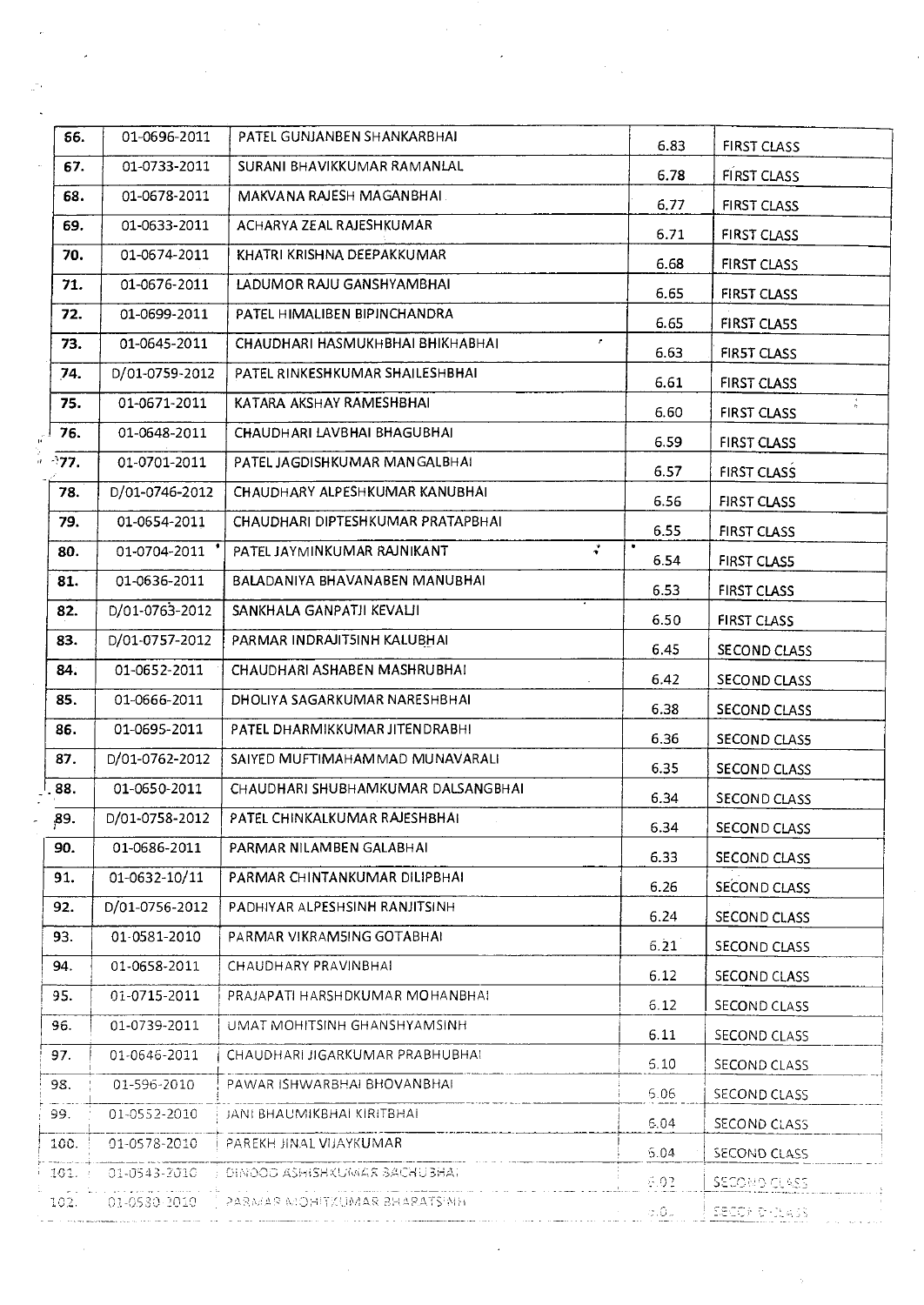|        | 103.<br>01-0439-2009   | <b>GODAD HARDIK KANTIBHAI</b>                                            |                |                        |
|--------|------------------------|--------------------------------------------------------------------------|----------------|------------------------|
|        | 104.<br>D/01-0760-2012 | RAMANUJ BHARGAV DALPATBHAI                                               | 6.01           | SECOND CLASS           |
|        | 105.<br>D/01-0747-2012 | CHAUDHARY SANJAYKUMAR HATHIBHAI                                          | 5.96           | PA5S CLASS             |
|        | 106.<br>01-0447-2009   | KATARA RAHULKUMAR KANTIBHAI                                              | 5.91           | PASS CLASS             |
|        | 107.<br>01-0600-2010   | PRAJAPATI JIGNESHBHAI DAHYABHAI                                          | 5.91           | PASS CLASS             |
| 108.   | 01-0417-2009           | BHALAKIYA MUKESH MOTIBHAI                                                | 5.90           | PASS CLASS             |
| 109.   | 01-0605-2010           | RATHVA ASHWINBHAI NARSINHBHAI                                            | 5.89           | PASS CLASS             |
| 110.   | 01-0427-2009           | <b>CHAUDHARI RONAKKUMAR K</b>                                            | 5.85           | PASS CLASS             |
| 111.   | 01-0576-2010           | NISARTA CHIRAYURAJ SAMUBHAI                                              | r<br>5.84      | PASS CLASS             |
| 112.   | 01-0504-2009           | VAGHELA HARPALSINGH NAVALSINGH                                           | 5.77           | PASS CLASS             |
| 113.   | 01-0446-2009           | KAMOL VIJAYKUMAR CHUNIYABHAI                                             | 5.76           | PASS CLASS             |
| 114.   | 01-0437-2009           | GARASIYA VIPULKUMAR BHALSINH                                             | 5.74           | PASS CLASS             |
| 115.   | 01-0422-2009           | BUBADIYA HITESHKUMAR INDUBHAI                                            | 5.74           | PASS CLASS             |
| 116.   | 01-0655-2011           |                                                                          | 5.59           | PASS CLASS             |
|        |                        | CHAUDHARY KANDARPKUMAR ASHOKKUMAR                                        | 5.58           | PASS CLASS             |
| 117.   | 02-344-2009            | BACHELOR OF VETERINARY SCIENCE & ANIMAL HUSBANDRY<br>ANIL KUMAR SHARMA   | $\bullet$      | <b>ABSENTIA</b>        |
| 118.   | 02-434-2010            | <b>BRAJENDRA SINGH</b>                                                   | 8.212<br>7.922 | FIRST CLASS WITH DIST. |
| 119.   | 02-462-2010            | MOJIBUR RAHMAN ANSARI                                                    |                | <b>FIRST CLASS</b>     |
| 120.   | 02-428-2010            | <b>ABHISHEK KUMAR</b>                                                    | 7.769          | FIRST CLASS            |
| 121.   | 02-505-2010            | <b>VIPIN SINGH</b>                                                       | 7.720          | <b>FIRST CLASS</b>     |
| 122.   | 02-444-2010            | <b>EMAD ASGAR</b>                                                        | 7.495          | FIRST CLASS            |
| 123.   | 02-452-2010            |                                                                          | 7.269          | <b>FIRST CLASS</b>     |
| 124.   | 02-0680-2009/13        | KARKARIA TUSHNA SAROSH                                                   | 6.848          | SECOND CLASS           |
|        |                        | PARMAR MILANKUMAR KANJIBHAI                                              | 6.658          | SECOND CLASS           |
| 125.   | 02-378-2009            | PANDYA PRASHANT FATEHKUMAR                                               | 5.877          | PASS CLASS             |
| 126.   | 02-488-2010            | BACHELOR OF VETERINARY SCIENCE & ANIMAL HUSBANDRY<br>ROHIT KUMAR JAISWAL |                | PRESENTIA              |
| 127.   | 02-456-2010            | KUMAR RADHIKA RATHEESH                                                   | 8.508          | FIRST CLASS WITH DIST. |
| 128.   | 02-506-2010            | YADAV ANJUKUMARI JAGDISHBHAI                                             | 8.040          | FIRST CLASS WITH DIST. |
| 129.   | 02-439-2010            |                                                                          | 7.269          | <b>FIRST CLASS</b>     |
| 130.   | 02-507-2010            | CHITARIYA JHANVI MAHENDRAKUMAR                                           | 7.146          | FIRST CLASS            |
| 131.   |                        | ZALA BHAVESHBHAI HIRABHAI                                                | 7.120          | <b>FIRST CLASS</b>     |
|        | 02-437-2010            | CHAUDHARY PARTH JESINGBHAI                                               | 7.091          | FIRST CLASS            |
| 132.   | 02-474-2010            | PATEL SHVETABAHEN NAGINBHAI                                              | 7.087          | FIRST CLASS            |
| 133.   | 02-467-2010            | PATEL BHAUMIK NARENDRABHAI                                               | 7.056          | FIRST CLASS            |
| 134.   | 02-491-2010            | SHAH JIMISHA GOVINDKUMAR                                                 | 7.042          | FIRST CLASS            |
| 135.   | 02-443-2010            | DHAVALKUMAR CHAVDA                                                       | 6.958          | SECOND CLASS           |
| 136. . | 02-397-2009            | PRAJAPATI KAUSHAL BABULAL                                                | 6.895          | SECOND CLASS           |
| 137.   | 02-386-2009            | <b>PATEL BIPINKUMAR KANUBHAL</b>                                         | 6.85           | SECOND CLASS           |

 $\epsilon_{\rm{eff}}$ 

 $\frac{1}{2} \frac{1}{2} \frac{1}{2} \frac{1}{2}$ 

 $\frac{1}{2}$ 

 $\frac{1}{2}$ 

 $\label{eq:2} \frac{1}{\sqrt{2}}\int_{0}^{\pi} \frac{1}{\sqrt{2}}\left(\frac{1}{\sqrt{2}}\right)^{2}d\theta\,d\theta.$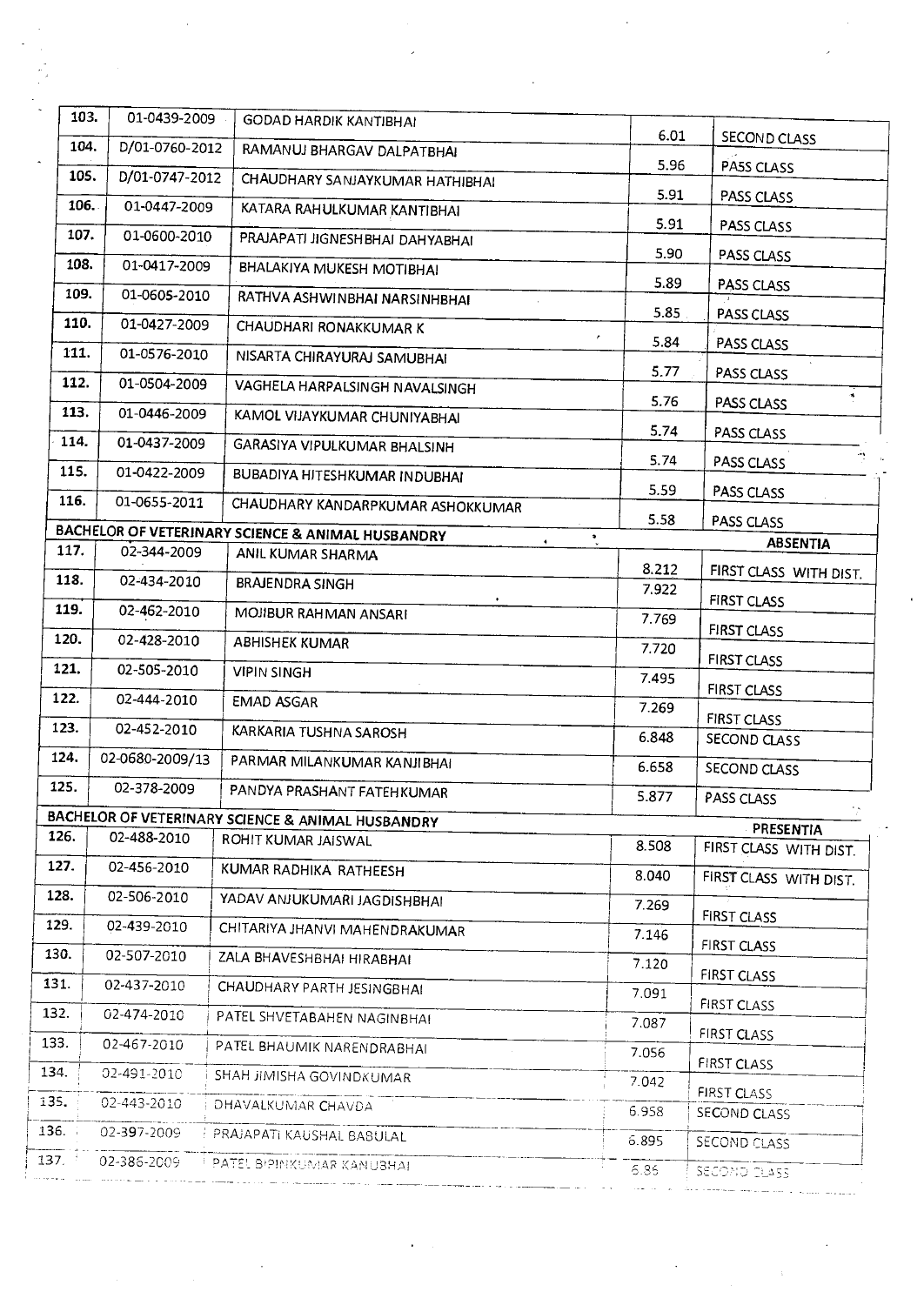| 138.    | 02-286-2008 | GHIYAD ARUN JAGABHAI                                                                                                                                                                                                                                               | 6.823       | SECOND CLASS |
|---------|-------------|--------------------------------------------------------------------------------------------------------------------------------------------------------------------------------------------------------------------------------------------------------------------|-------------|--------------|
| 139.    | 02-490-2010 | SHAH BANSARI ROHITKUMAR                                                                                                                                                                                                                                            | 6.746       | SECOND CLASS |
| 140.    | 02-360-2009 | JADAV RAHULBHAI VALJIBHAI                                                                                                                                                                                                                                          | 6.729       | SECOND CLASS |
| 141.    | 02-460-2010 | MISTRY URVISH PRAVINBHAI                                                                                                                                                                                                                                           | 6.587       | SECOND CLASS |
| 142.    | 02-416-2009 | SOLANKI DIGNESH PURUSHOTTAMBHAI                                                                                                                                                                                                                                    | 6.565       | SECOND CLASS |
| 143.    | 02-388-2009 | PATEL MAYANKKUMAR KANIYALAL                                                                                                                                                                                                                                        | 6.525       | SECOND CLASS |
| 144.    | 02-447-2010 | GONDALIYA VAISHALI LALJIBHAI                                                                                                                                                                                                                                       | 6.508       | SECOND CLASS |
| 145.    | 02-464-2010 | PANDYA SHAILEE MANISHKUMAR                                                                                                                                                                                                                                         | 6.411       | SECOND CLASS |
| 146.    | 02-385-2009 | PATEL AKASH VINODBHAI                                                                                                                                                                                                                                              | ٠<br>6.386  | SECOND CLASS |
| 147.    | 02-481-2010 | RATHOD ASHOKBHAI MANUBHAI                                                                                                                                                                                                                                          | 6.373       | SECOND CLASS |
| 148.    | 02-362-2009 | JOSHI NAYANKUMAR HARISHANKAR                                                                                                                                                                                                                                       | 6.368       | SECOND CLASS |
| 149.    | 02-483-2010 | RATHOD RAJESHKUMAR CHANDUBHAI                                                                                                                                                                                                                                      | 6.347       | SECOND CLASS |
| 150.    | 02-318-2008 | RATHWA KAUSHIKKUMAR BHAVANBHAI                                                                                                                                                                                                                                     | 6.301       | SECOND CLASS |
| 151.    | 02-502-2010 | VAGHAMASHI DILIPKUMAR GHUSABHAI                                                                                                                                                                                                                                    | 6.292       | SECOND CLASS |
| 152.    | 02-477-2010 | PATELIYA DIPAKKUMAR SHAMJIBHAI                                                                                                                                                                                                                                     | э.<br>6.258 | SECOND CLASS |
| 153.    | 02-347-2009 | BHINSARA DHARMESHKUMAR BABUBHAI                                                                                                                                                                                                                                    | 6.243       | SECOND CLASS |
| 154.    | 02-450-2010 | KALASWA SACHINKUMAR MAVJIBHAI                                                                                                                                                                                                                                      | 6.177       | SECOND CLASS |
| 155.    | 02-395-2009 | PRAJAPATI ASHOKKUMAR RAMANLAL                                                                                                                                                                                                                                      | 6.176       | SECOND CLASS |
| 156.    | 02-463-2010 | NOORDAS SANGADA                                                                                                                                                                                                                                                    | 6.167       | SECOND CLASS |
| 157.    | 02-357-2009 | GOSWAMI KUNJALGIRI GOPALGIRI                                                                                                                                                                                                                                       | 6.158       | SECOND CLASS |
| 158.    | 02-479-2010 | PRAJAPATI ATULKUMAR DAHYABHAI                                                                                                                                                                                                                                      | 6.144       | SECOND CLASS |
| 159.    | 02-442-2010 | DANGAR PRABHATKUMAR BIJALBHAI                                                                                                                                                                                                                                      | 6.119       | SECOND CLASS |
| $-160.$ | 02-368-2009 | MANVAR NIKUNJKUMAR BHAGVANJIBHAI                                                                                                                                                                                                                                   | 6.094       | SECOND CLASS |
| 161.    | 02-293-2008 | KODIYATAR MADHURI DILIPKUMAR                                                                                                                                                                                                                                       | 6.091       | SECOND CLASS |
| 162.    | 02-367-2009 | MALIWAD ANAND KALSINGBHAI                                                                                                                                                                                                                                          | 6.038       | SECOND CLASS |
| 163.    | 02-391-2009 | PATEL RAHULKUMAR CHANDULAL                                                                                                                                                                                                                                         | 6.031       | SECOND CLASS |
| 164.    | 02-317-2008 | RATHOD RAHUL ISHVARBHAI                                                                                                                                                                                                                                            | 6.03        | SECOND CLASS |
| 165.    | 02-504-2010 | VISANI HIRENKUMAR RAMJIBHAI                                                                                                                                                                                                                                        | 5.976       | PASS CLASS   |
| 166.    | 02-471-2010 | PATEL MAULIKKUMAR ARVINDBHAI                                                                                                                                                                                                                                       | 5.952       | PASS CLASS   |
| 167.    | 02-380-2009 | PARMAR CHIRAGKUMAR CHANDULAL                                                                                                                                                                                                                                       | 5.946       | PASS CLASS   |
| 168.    | 02-355-2009 | CHHATRALIYA JAYSHREEBEN JAYNTIBHAI                                                                                                                                                                                                                                 | 5.911       | PASS CLASS   |
| 169.    | 02-348-2009 | BHOY ASHISHKUMAR RAMANBHAI                                                                                                                                                                                                                                         | 5.905       | PASS CLASS   |
| 170.    | 02-288-2008 | GORI HARISHBHAI PUNJABHAI                                                                                                                                                                                                                                          | 5.894       | PASS CLASS   |
| 171.    | 02-501-2010 | VAGHAMSHI BIPINKUMAR GABHRUBHAI                                                                                                                                                                                                                                    | 5.884       | PASS CLASS   |
| 172.    | 02-296-2008 | MAKWANA DIXITAKUMARI MEHULKUMAR                                                                                                                                                                                                                                    | 5.858       | PASS OLASS   |
| 173.    |             | 02-377-2009   PANCHAL JAYKUMAR MASANTLAE<br>المستوالي والمتوارث والمستوفية والمستعمل                                                                                                                                                                               | 5.309       | PASS CLASS.  |
| t74.    | 02 413 DOWN | <b>SECRICARLAR SALTANIERA:</b><br>اللہ کے ایک مطابق میں اس کے اس کے اس کے اس کے مطابق اس کے اس کے اس کے مطابق اس کے اس کے اس کے اس کے اس کے اس ک<br>اس کے اس کے اس کے اس کے اس کے اس کے اس کے اس کے اس کے اس کے اس کے اس کے اس کے اس کے اس کے اس کے اس کے اس کے اس | 5,709.      | 8835 Junet   |
|         |             |                                                                                                                                                                                                                                                                    |             |              |

 $\mathcal{O}(\mathcal{F})$ 

 $\mathcal{F}^{\text{max}}_{\text{max}}$ 

 $\ddot{\phantom{a}}$ 

 $\mathcal{L}_{\text{eff}}$ 

 $\mathcal{A}$ 

 $\mathcal{A}^{\mathcal{A}}$ 

 $\mathcal{F}^{\text{c}}_{\text{c}}$  and  $\mathcal{F}^{\text{c}}_{\text{c}}$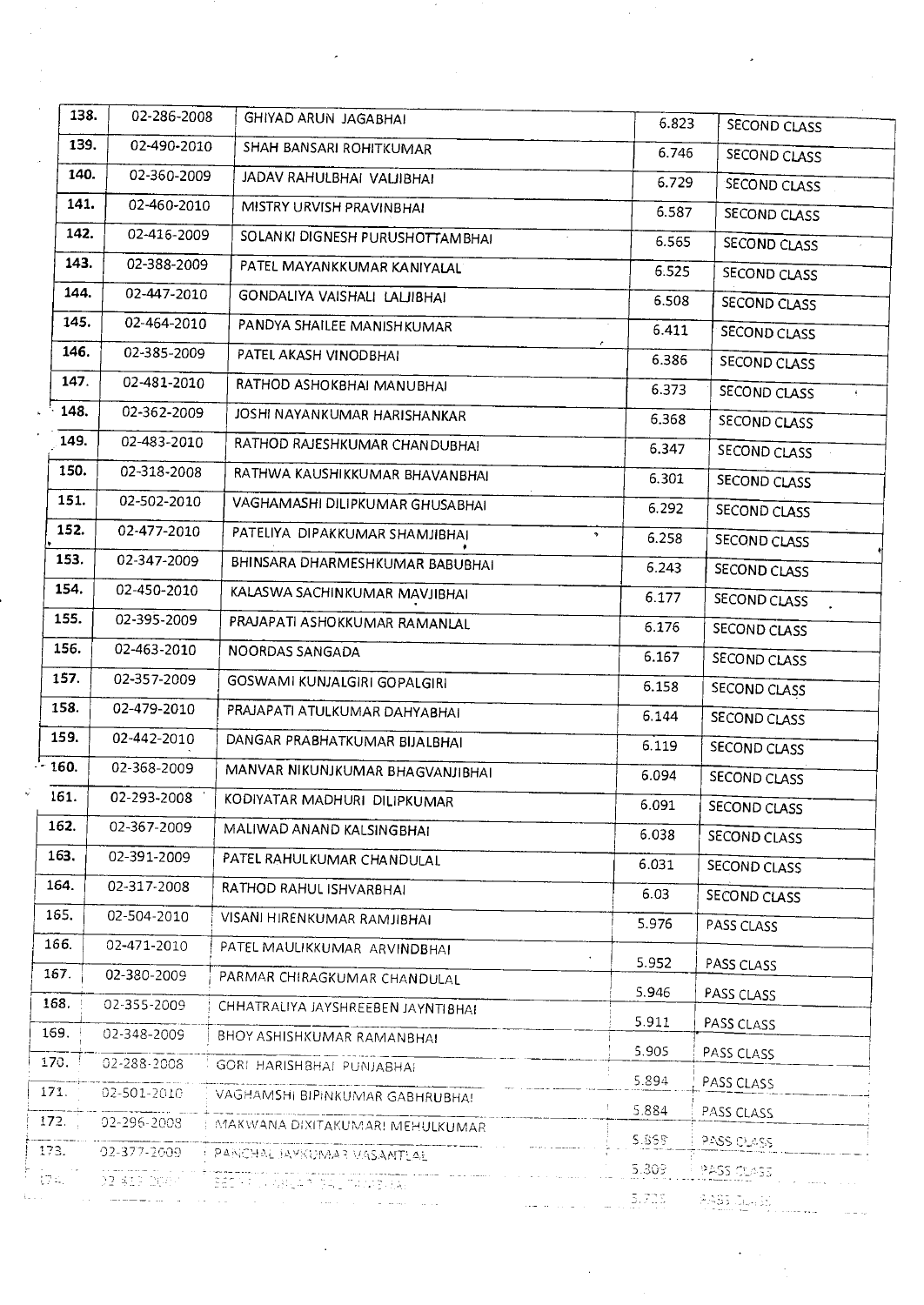| 175. | 03-0427-2011 | BACHELOR OF TECHNOLOGY (DAIRY TECHNOLOGY)        |              | <b>ABSENTIA</b>        |
|------|--------------|--------------------------------------------------|--------------|------------------------|
| 176. |              | PATEL RUCHIBEN PANKAJKUMAR                       | 7.27         |                        |
| 177. | 03-0428-2011 | PATEL SHEFALI SURESHBHAI                         | 7.25         | FIRST CLASS            |
|      | 03-0391-2011 | <b>AMIT JAIN</b>                                 | 7.23         | FIRST CLASS            |
| 178. | 03-0338-2010 | CHAUDHARI PRIYANKABAHEN KANTILAL                 |              | <b>FIRST CLASS</b>     |
| 179. | 03-0406-2011 | <b>HEMANT KUMAR</b>                              | 7.11<br>6.68 | FIRST CLASS            |
| 180. | 03-0211-2008 | CHAUDHARI PARESHKUMAR DALJIBHAI                  |              | FIRST CLASS            |
| 181. | 03-0355-2010 | PATEL AVANIBAHEN SHAILESHBHAI                    | 6.12         | SECOND CLASS           |
| 182. | 03-0417-2011 | PATEL CHAITANY RAJENDRAKUMAR                     | 6.08         | SECOND CLASS           |
| 183. | 03-0423-2011 | PATEL KRUPALKUMAR GHANSHYAMBHAI                  | 5.99         | SECOND CLASS           |
| 184. | 03-0359-2010 | PATEL FORAM HARESHKUMAR                          | 5.99         | SECOND CLASS<br>الجياد |
| 185. | 03-290-2009  | MAKWANA PRIYAKANT ISHWARBHAI                     | 5.87         | SECOND CLASS           |
|      |              | <b>BACHELOR OF TECHNOLOGY (DAIRY TECHNOLOGY)</b> | 5.60         | SECOND CLASS           |
| 186. | 03-0390-2011 | <b>ABHISHEK PANWAR</b>                           |              | PRESENTIA              |
| 187. | 03-0408-2011 | JAYSWAL DHARINKUMAR BHARATKUMAR                  | 7.96         | FIRST CLASS WITH DIST. |
| 188. | 03-0396-2011 | CHANDRASEKHAR B.                                 | 7.72         | FIRST CLASS WITH DIST. |
| 189. | 03-0438-2011 | SADHU BHOOMIKABEN PRAVINCHANDRA                  | 7.71         | FIRST CLASS WITH DIST. |
| 190. |              | PATEL HARSHKETU JAGDISHBHAI                      | 7.63         | FIRST CLASS WITH DIST. |
| 191. | 03-0419-2011 | PRAJAPATI SOHAMKUMAR JAYANTIBHAI                 | 7.62         | FIRST CLASS WITH DIST. |
| 192. | 03-0432-2011 |                                                  | 7.55         | FIRST CLASS WITH DIST. |
| 193. | 03-0436-2011 | RAVAL VIPULKUMAR ISHVARBHAI                      | 7.39         | FIRST CLASS            |
| 194. | 03-0412-2011 | MAKWANA SACHIN AMITKUMAR                         | 7.14         | FIRST CLASS            |
| 195. | 03-0418-2011 | PATEL DIPTESH SURESHBHAI                         | 7.14         | FIRST CLASS            |
| 196. | 03-0392-2011 | <b>ARPITA AGNIHOTRI</b>                          | 7.11         |                        |
|      | 03-0434-2011 | RANA PAYALKUMARI LAXMANSINH                      | 6.91         | <b>FIRST CLASS</b>     |
| 197. | 03-0395-2011 | BUMBADIYA MITULKUMAR RATANBHAI                   | 6.78         | FIRST CLASS            |
| 198. | 03-0441-2011 | TAMALIYA KARSHANBHAI PRABHUBHAI                  | 6.75         | FIRST CLASS            |
| 199. | 03-0424-2011 | PATEL MANISHABEN BHAGVANDAS                      | 6.55         | FIRST CLASS            |
| 200. | 03-0420-2011 | PATEL JAIMINKUMAR PRABHUDAS                      |              | FIRST CLASS            |
| 201. | 03-0425-2011 | PATEL MANOJKUMAR KESHAVBHAI                      | 6.50         | <b>FIRST CLASS</b>     |
| 202. | 03-0410-2011 | KATARIA KULDIP ASHOKBHAI                         | 6.48         | SECOND CLASS           |
| 203. | 03-0409-2011 | JOSHI SHIVAM RAJESHKUMAR                         | 6.47         | SECOND CLASS           |
| 204. | 03-0405-2011 | CHAUHAN NAKULKUMAR MANGALBHAI                    | 6.39         | SECOND CLASS           |
| 205. | 03-0400-2011 | CHAUDHARY HARDIKKUMAR KARSANBHAI                 | 6.32         | SECOND CLASS           |
| 206. |              | PATEL AVINASH GOKALBHAI                          | 6.31         | SECOND CLASS           |
| 207. | 03-0416-2011 |                                                  | 6.28         | SECOND CLASS           |
|      | 03-0404-2011 | CHAUHAN MAHIPALSINH PRAVINKUMAR                  | 6.23         | SECOND CLASS           |
|      | 03-0413-2011 | MAKWANA SHRUSHTI PARESHKUMAR                     | 5.12         | SECOND CLASS           |
|      | 03-0399-2011 | CHAUDHARI SANJAYKUMAR LAKSMANBHAI                | 5.97         | SECOND CLASS           |

 $\tilde{\mathbb{S}}$ 

 $\ddot{\phantom{0}}$ 

 $\hat{\mathcal{L}}$ 

 $\label{eq:2.1} \frac{\partial}{\partial x} \left( \frac{\partial}{\partial x} \right) = \frac{\partial}{\partial x} \, .$ 

 $\mathcal{A}$ 

 $\frac{1}{2}$ 

 $\bar{\beta}$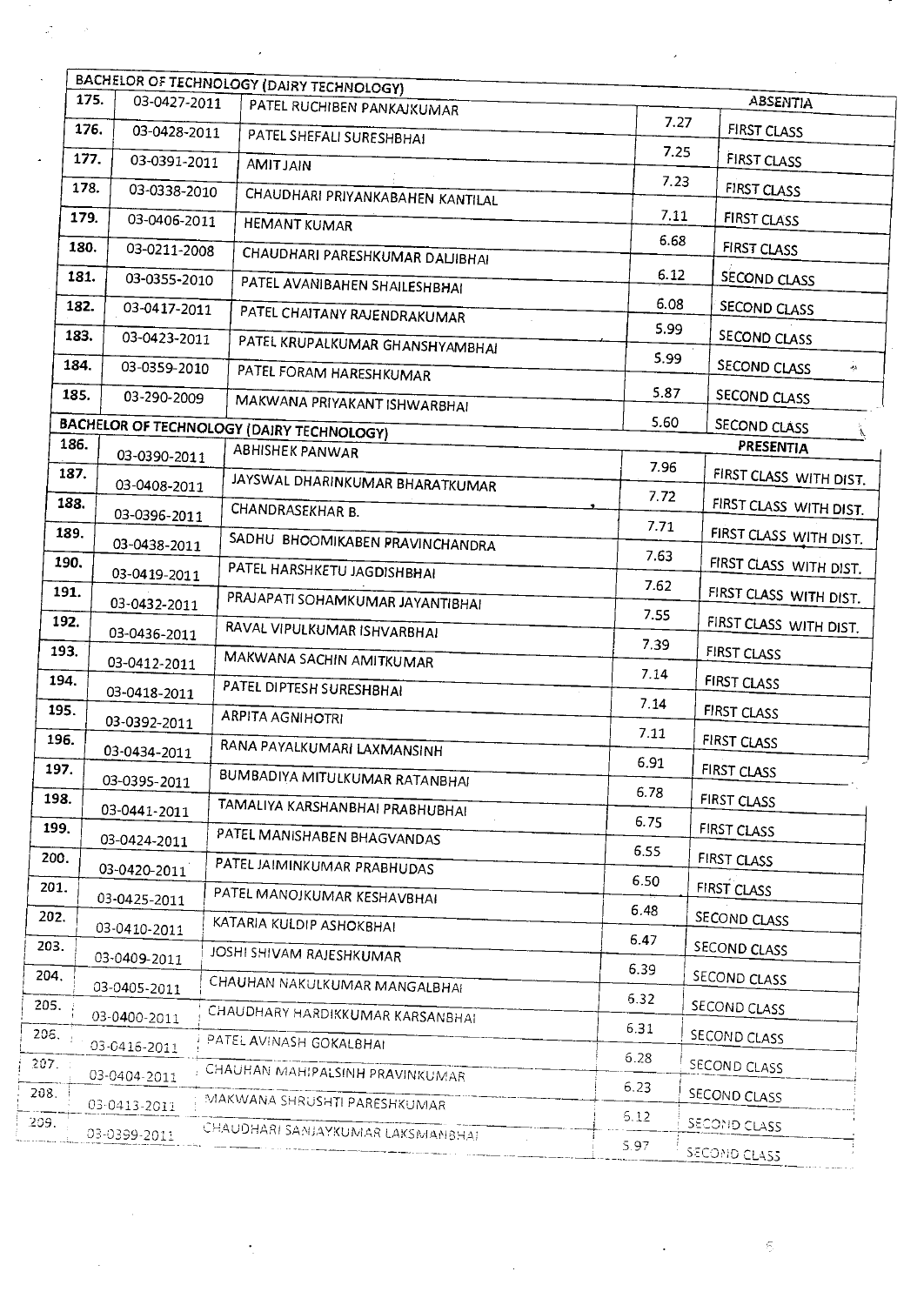| 210. |                              | CHAUDHARI MOHITKUMAR RAMJIBHAI                           |            |                        |
|------|------------------------------|----------------------------------------------------------|------------|------------------------|
| 211. | 03-0398-2011                 | PARMAR DIPAKKUMAR SEMUELBHAI                             | 5.96       | SECOND CLASS           |
|      | 03-0414-2011                 | PATELIYA VAISHALIBEN PUNAMBHAI                           | 5.93       | SECOND CLASS           |
| 212. | 03-0431-2011                 |                                                          | 5.88       | <b>SECOND CLASS</b>    |
| 213. | 03-0440-2011                 | <b>SONU KUMAR</b>                                        | 5.87       | <b>SECOND CLASS</b>    |
| 214. | 03-0402-2011                 | CHAUDHARY JAYESH DHUDABHA!                               | 5.84       | SECOND CLASS           |
| 215. | 03-1142-1998                 | PATEL TEJAS GIRDHARBHAI                                  | 5.81       | <b>SECOND CLASS</b>    |
| 216. | 03-0397-2011                 | CHAUDHARI JAYDEEP BHIKHABHAI                             | 5.69       | SECOND CLASS           |
| 217. | 03-311-2009                  | PATEL SUMITKUMAR KAUSIKKUMAR                             | r.<br>5.60 | SECOND CLASS           |
| 218. | 03-0430-2011                 | PATEL VIRALKUMAR MAHESHBHAI                              | 5.56       | SECOND CLASS           |
| 219. | 03-0426-2011                 | PATEL MILANKUMAR RAKESHBHAI                              | 5.52       | 4.<br>SECOND CLASS     |
| 220. | 03-293-2009                  | PADHIYAR NIRAV YOGESHBHAI                                | 5.40       | PASS CLASS             |
|      |                              | BACHELOR OF TECHNOLOGY (AGRICULTURAL ENGINEERING)        |            | <b>ABSENTIA</b>        |
| 221. | 05-0107-2011                 | BHUT DIVYESHKUMAR RAMESHBHAI                             | 7.50       | FIRST CLASS WITH DIST. |
| 222. | 05-0087-2010                 | SAVANI HARDIKKUMAR ISHWARLAL                             | 6.83       | <b>FIRST CLASS</b>     |
|      |                              | <b>BACHELOR OF TECHNOLOGY (AGRICULTURAL ENGINEERING)</b> |            | <b>PRESENTIA</b>       |
| 223. | 05-0125-2011                 | SANDEEP KUMAR                                            | 8.44       | FIRST CLASS WITH DIST. |
| 224. | 05-0124-2011                 | SAKETKUMAR BARNAWAL                                      | 8.34       | FIRST CLASS WITH DIST. |
| 225. | 05-0108-2011                 | CHAMPAVAT KULDEEPSINH DILIPSINH                          | 7.74       | FIRST CLASS WITH DIST. |
| 226. | 05-0113-2011                 | KAPURIYA ROHITKUMAR LAVJIBHAI                            | 7.56       | FIRST CLASS WITH DIST. |
| 227. | 05-0119-2011                 | PATEL TANMAI CHIMANBHAI                                  | 7.51       | FIRST CLASS WITH DIST. |
| 228. | 05-0126-2011                 | SOLANKI MAYURKUMAR SURESHBHAI                            | 7.33       | FIRST CLASS            |
| 229. | 05-0120-2011                 | PATEL VIGNESHKUMAR SURESHKUMAR                           | 7.23       | FIRST CLASS            |
| 230. | 05-0111-2011                 | DAVADA SHAHNAVAJ SALIMBHAI                               | 7.22       | <b>FIRST CLASS</b>     |
| 231. | 05-0115-2011                 | PATEL JIMIKUMAR RAJESHBHAI                               | 7.18       | FIRST CLASS            |
| 232. | 05-0127-2011                 | THAKOR DEVRAJSINH INDRAJITSINH                           | 7.02       | <b>FIRST CLASS</b>     |
| 233. |                              | CHAUHAN NIMESH MAHENDRASINGH                             | 6.98       |                        |
| 234. | 05-0109-2011                 | CHAVADA VISHVARAJSINH SHANKARSINH.                       |            | FIRST CLASS            |
| 235. | 05-0110-2011                 | DHOLARIYA JAY PRAVINBHAI                                 | 6.95       | FIRST CLASS            |
| 236. | 05-0112-2011<br>D5-0137-2012 | SARDHARA BHARATKUMAR PANCHABHAI                          | 6.92       | <b>FIRST CLASS</b>     |
| 237. |                              | RABARI SURESHKUMAR RAMJIBHAI                             | 6.91       | FIRST CLASS            |
| 238. | 05-0122-2011                 | SURIYA GAURAVKUMAR ARVINDBHA!                            | 6.83       | FIRST CLASS            |
|      | 05-0090-2010                 |                                                          | 6.73       | <b>FIRST CLASS</b>     |
| 239. | 05-0070-2010                 | CHAUHAN YUVRAJSINH JAYDEEPSINH                           | 6.49       | SECOND CLASS           |
| 240. | 05-0105-2011                 | <b>BHARADVA GIRISHKUMAR KANJIBHA!</b>                    | 6.43       | SECOND CLASS           |
| 241. | 05-0117-2011                 | PATEL H:RENKUMAR MAHESHKUMAR                             | 6.43       | SECOND CLASS           |
| 242. | 05-0104-2011                 | BAROT VIVEK NATVARLAL                                    | 6.42       | SECOND CLASS           |
| 243. | 05-0084-2010                 | PATEL PARTH MANHARBHAI                                   | 6.42       | SE DOMO CLASS          |
| 24s. | 05-0091-2010-                | HE RAKOP PRAMPINER HALF ROYART                           | 6.31       | SECONDICLASS.          |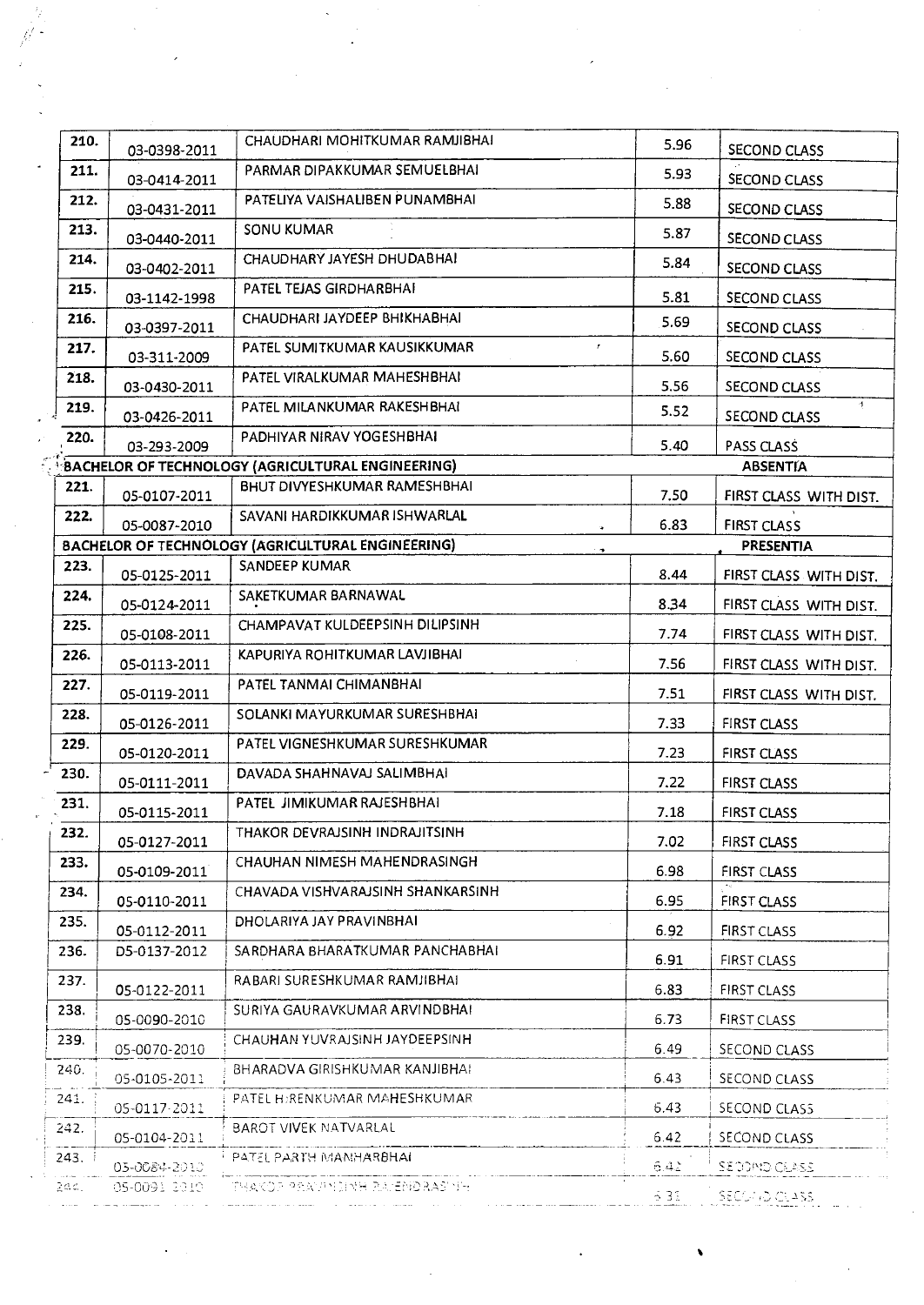|      | 245. | 05-0102-2011 | BAMANIYA KHANJANKUMAR RAMANSHAI                                                            |           |      |                                 |
|------|------|--------------|--------------------------------------------------------------------------------------------|-----------|------|---------------------------------|
|      |      |              | BACHELOR OF TECHNOLOGY (FOOD PROCESSING TECHNOLOGY)                                        |           | 6.06 | SECOND CLASS                    |
|      | 246. | 07-0066-2011 | DESAI DEVANSH BHARATBHAI                                                                   |           |      | PRESENTIA                       |
|      | 247. | 07-0069-2011 | HARSHE PRUTHA DEEPAK                                                                       |           | 8.07 | FIRST CLASS WITH DIST.          |
|      | 248. | 07-0076-2011 |                                                                                            |           | 8.07 | FIRST CLASS WITH DIST.          |
|      | 249. | 07-0072-2011 | PARMAR BIJALBEN KIRITKUMAR                                                                 |           | 7.39 |                                 |
|      | 250. | D7-0097-2012 | KURALKAR PARTH SANJAYBHAI                                                                  |           | 7.27 | <b>FIRST CLASS</b>              |
|      | 251. |              | VASOYA JAYVANTKUMAR VINODBHAI                                                              |           | 7.23 | <b>FIRST CLASS</b>              |
|      | 252. | 07-0083-2011 | PRAJAPATI VINODCHANDRA JAYRAMBHAI                                                          |           | 7.16 | <b>FIRST CLASS</b>              |
|      |      | 07-0086-2011 | RANA KINJALBEN PRABHUBHAI                                                                  | 7.12      |      | FIRST CLASS                     |
|      | 253. | 07-0064-2011 | ANTALA BENISHA RAMANIKBHAI                                                                 |           |      | <b>FIRST CLASS</b>              |
|      | 254. | 07-0074-2011 | MAKANI KISHANKUMAR MAHENDRABHAI                                                            | 7.05      |      | <b>FIRST CLASS</b><br>$\pmb{z}$ |
|      | 255. | 07-0081-2011 | PATEL TINKALKUMARI BIPINKUMAR                                                              | 6.88      |      | FIRST CLASS                     |
|      | 256. | D7-0093-2012 | RANINGA JIGNESHBHAI CHANDULAL                                                              | 6.83      |      | FIRST CLASS                     |
|      | 257. | 07-0070-2011 | JADAV CHANDAN! MANSUKHBHAI                                                                 | 6.65      |      | FIRST CLASS                     |
|      | 258. | D7-0092-2012 | CHARANIYA PINKAL BABUBHAI                                                                  | 6.63      |      | FIRST CLASS                     |
|      | 259. | 07-0085-2011 | RAM GEETA MANDABHAI                                                                        | 6.58<br>, |      | <b>FIRST CLASS</b>              |
|      | 260. | 07-0060-2010 |                                                                                            | 6.57      |      | <b>FIRST CLASS</b>              |
|      | 261. | 07-0056-2010 | VYAS DHRUTIBEN SHYAMKUMAR                                                                  | 6.52      |      |                                 |
|      | 262. | 07-0084-2011 | RODRIGUES RODNEY MARK                                                                      | 6.47      |      | FIRST CLASS<br>SECOND CLASS     |
| 263. |      | 07-0036-2010 | RAKESH KUMAR                                                                               | 6.44      |      | <b>SECOND CLASS</b>             |
| 264. |      |              | KAVAIYA HIREN KISHORBHAI                                                                   | 6.43      |      | SECOND CLASS                    |
|      |      | 07-0043-2010 | NAKUM AMIT KALUBHAI                                                                        | 6.34      |      |                                 |
| 265. |      | 07-0090-2011 | VANKAR KISHANKUMAR LEBABHAI                                                                | 6.23      |      | SECOND CLASS                    |
| 266. |      | 07-0068-2011 | <b>GADHIA SAGAR DHANJIBHAI</b>                                                             |           |      | SECOND CLASS                    |
| 267. |      | D7-0096-2012 | VAJA VIDHI GIRISHCHANDRA                                                                   | 6.21      |      | SECDND CLASS                    |
| 268. |      | 07-0029-2010 | BHADAURIA VISHAL DEVSINGH                                                                  | 6.19      |      | SECOND CLASS                    |
| 269. |      | D7-0095-2012 | TANK HITESHKUMAR MANSUKHLAL                                                                | 6.17      |      | SECOND CLASS                    |
| 270. |      | D7-0094-2012 | SOLANKI RAVIRAJ DAYALAL                                                                    | 6.17      |      | SECOND CLASS                    |
| 271. |      | 07-0030-2010 | CHAVDA SUNILKUMAR VITTHALBHAI                                                              | 6.02      |      | SECOND CLASS                    |
| 272. |      | 07-0089-2011 | TANK MAYURIBEN MANSUKHBHAI                                                                 | 6.00      |      | SECOND CLASS                    |
| 273. |      | 07-0067-2011 | DOBARIYA JATINKUMAR NITINBHAI                                                              | 6.00      |      | SECOND CLASS                    |
| 274. |      | 07-0065-2011 | CHAVDA RAVIKUMAR GOPALBHAI                                                                 | 5.97      |      | SECOND CLASS                    |
| 275. |      | 07-0039-2010 |                                                                                            | 5.80      |      | SECOND CLASS                    |
|      |      |              | KUGASHIYA RAKESHKUMAR VIRABHAI                                                             | 5.79      |      | SECOND CLASS                    |
|      |      | 06-0077-2011 | BACHELOR OF TECHNOLOGY (AGRICULTURAL INFORMATION TECHNOLOGY)<br>MODH RIFALIBEN KAMLESHBHAI |           |      | PRESENTIA                       |
| 277. |      | 06-0083-2011 | PATEL ASHVINIBEN KANUBHAI                                                                  | 8.40      |      |                                 |
| 278. |      | 06-0075-2011 |                                                                                            | 7.75      |      | FIRST CLASS WITH DIST.          |
| 279. |      | 06-0095-2011 | JADAV AKASHKUMAR NAGINBHAJ                                                                 | 7.05      |      | FIRST CLASS WITH DIST.          |
|      |      |              | RATHOD AKSHAYKUMAR MAHENDRABHAI                                                            | 5.95      |      | FIRST CLASS                     |
|      |      |              |                                                                                            |           |      | <b>FIRST CLASS</b>              |

 $\hat{\boldsymbol{\beta}}$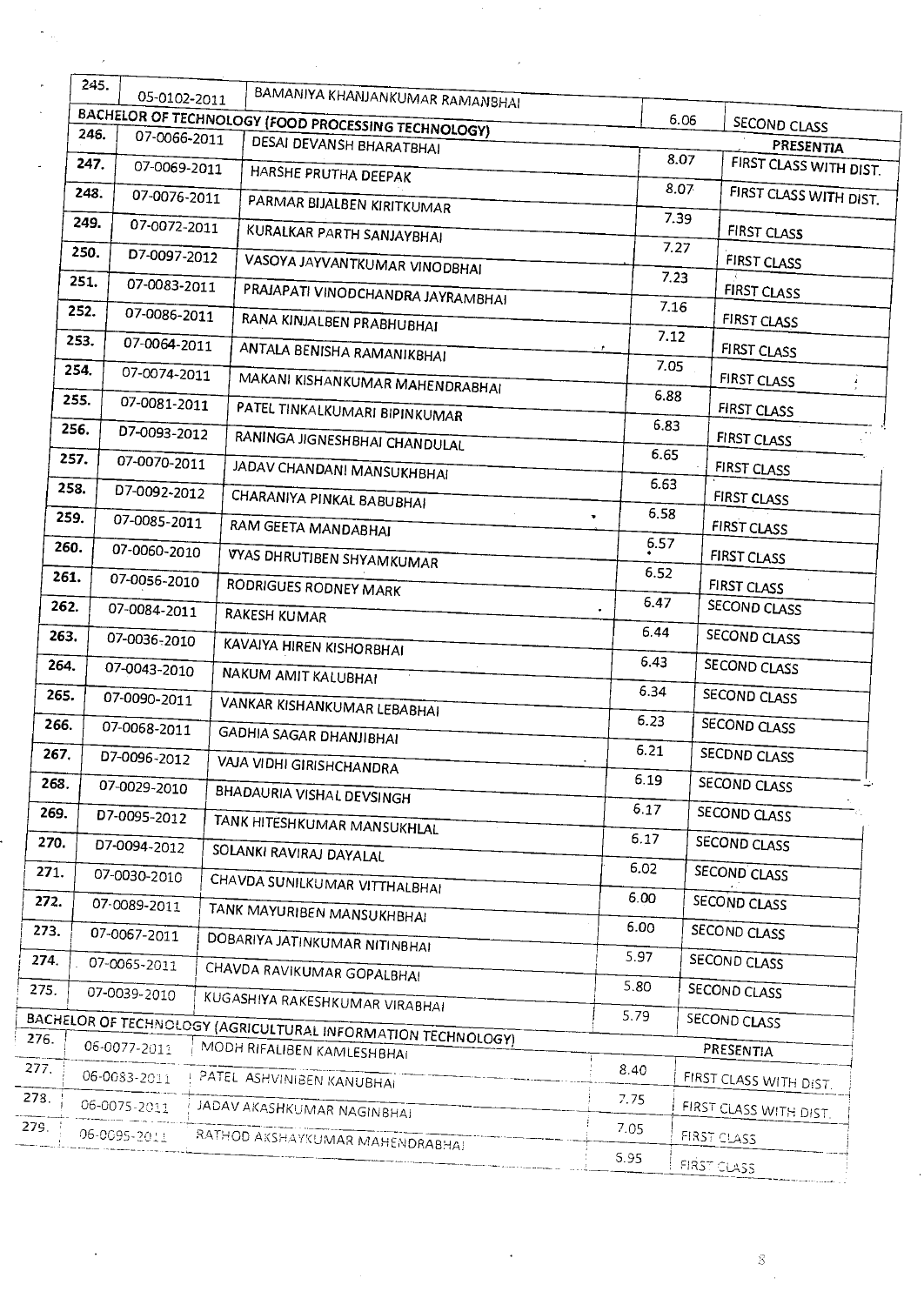|                           | 280.   | 06-0071-2011 | CHAUHAN NITIKSHA MAHESHBHAI                 | 6.93 | <b>FIRST CLASS</b>         |
|---------------------------|--------|--------------|---------------------------------------------|------|----------------------------|
|                           | 281.   | 06-0093-2011 | PATEL SHIVANGI JEETENDRABHAI                | 6.86 | <b>FIRST CLASS</b>         |
|                           | 282.   | 06-0090-2011 | PATEL PRIMALKUMAR BHARATBHAI                | 6.70 | <b>FIRST CLASS</b>         |
|                           | 283.   | 06-0096-2011 | SHAIKH ZULQIYARBHAI HAKIMBHAI               | 6.68 | <b>FIRST CLASS</b>         |
|                           | 284.   | 06-0080-2011 | ODEDARA DEVEEBEN SARMANBHAI                 | 6.59 | <b>FIRST CLASS</b>         |
|                           | 285.   | 06-0088-2011 | PATEL MEHULKUMAR MANHARBHAI                 | 6.58 | <b>FIRST CLASS</b>         |
|                           | 286.   | 06-0094-2011 | RANA GOVINDSINH JAGATSINH                   | 6.58 | <b>FIRST CLASS</b>         |
|                           | 287.   | 06-0070-2011 | CHAUHAN KAILASBEN RANGITSINH                | 6.58 | <b>FIRST CLASS</b>         |
|                           | 288.   | 06-0073-2011 | DOBARIYA NIKUNJ BHIKHABHAI                  | 6.46 | SECOND CLASS               |
|                           | 289.   | 06-0084-2011 | PATEL BRIJESHKUMAR MUKESHBHAI               | 6.37 | $\epsilon$<br>SECOND CLASS |
|                           | 290.   | 06-0058-2010 | PATHAN ADILKHAN JABASKHAN                   | 6.36 | SECOND CLASS               |
| $\mathcal{L}_\mathcal{L}$ | `î291. | 06-0089-2011 | PATEL PARTHKUMAR SHAILESHKUMAR              | 6.30 | SECOND CLASS               |
|                           | 292.   | 06-0078-2011 | MOMIN INAYATHAIDER ABIDALI                  | 6.25 | SECOND CLASS               |
|                           | 293.   | 06-0081-2011 | PANSURIYA CHIRAG MANSUKHBHAI                | 6.14 | SECOND CLASS               |
|                           | 294.   | 06-0047-2010 | ۰.<br>$\bullet$<br>PARMAR CHIRAG ARVINDBHAI | 6.13 | SECOND CLASS               |
|                           | 295.   | 06-0086-2011 | PATEL HIRENKUMAR DINESHKUMAR                | 6.10 | <b>SECOND CLASS</b>        |
|                           | 296.   | 06-0069-2011 | BAROT JAYESHKUMAR MAHENDRABHAI              | 6.09 | SECOND CLASS               |
|                           | 297.   | 06-0087-2011 | PATEL MAYURKUMAR JAGDISHBHAI                | 6.00 | SECOND CLASS               |
|                           | 298.   | 06-0048-2010 | PARMAR KETUL FRANCIS                        | 5.94 | SECOND CLASS               |
|                           | 299.   | 06-0055-2010 | PATEL RITESHKUMAR GIRISHBHAI                | 5.91 | SECOND CLASS               |
|                           | 300.   | 06-0091-2011 | PATEL PRIYAMKUMAR RAMESHBHAI                | 5.89 | <b>SECOND CLASS</b>        |
|                           | 301.   | 06-0034-2009 | ZALA JAYENDRASINH RAMESHBHAI                | 5.79 | SECOND CLASS               |

 $\vec{V}$ 

 $\frac{1}{2}$ 

 $\int_{0}^{\infty}r_{\frac{1}{2}}^{2}$ 

 $\bullet$ 

 $\frac{1}{2}$ 

 $\mathcal{L}_{\mathcal{A}}$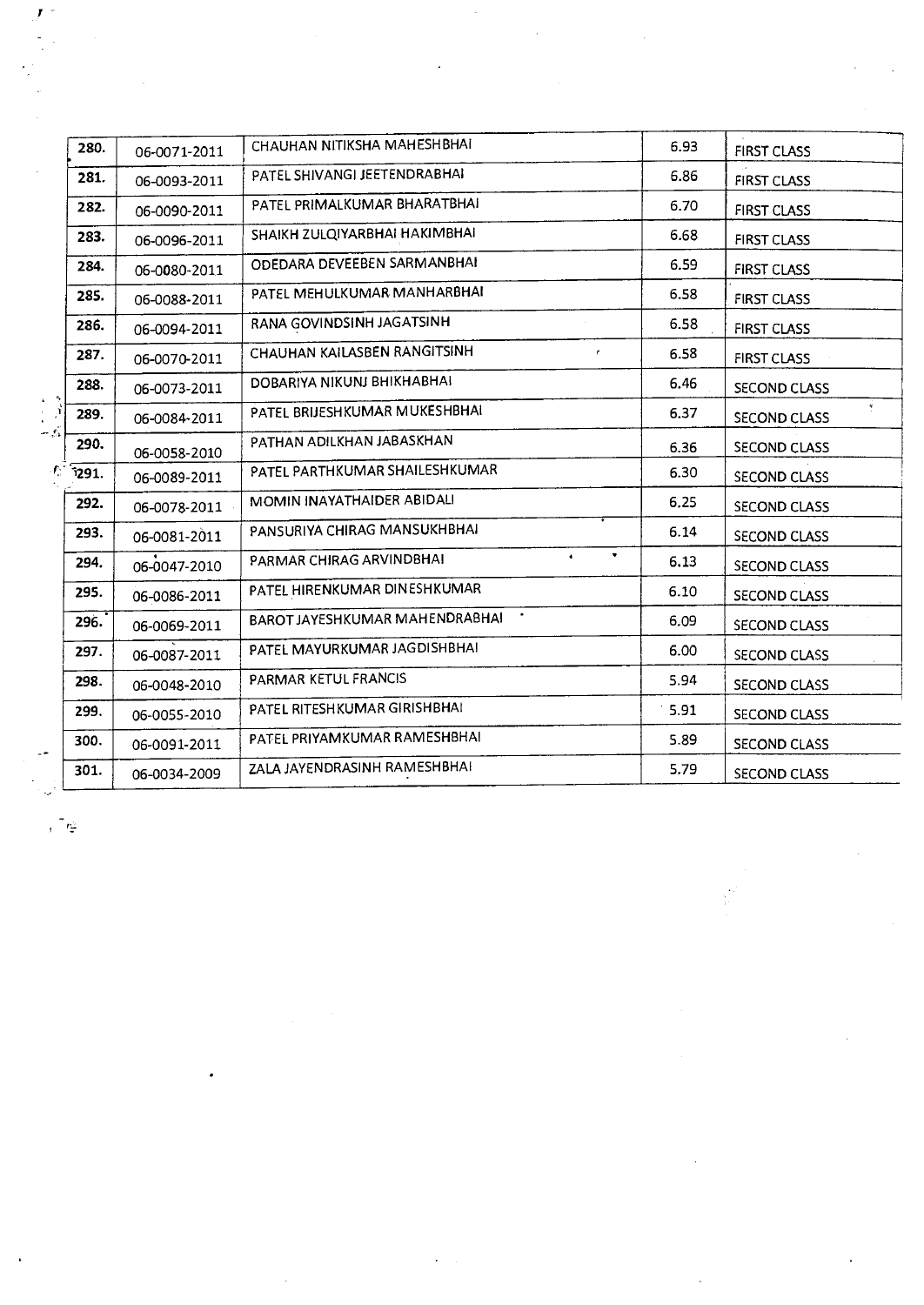# **I POST GRADUATE**

|                | <b>MASTER OF SCIENCE (AGRICULTURE)</b> |                                                       |                   |                             |                                                         |
|----------------|----------------------------------------|-------------------------------------------------------|-------------------|-----------------------------|---------------------------------------------------------|
| 302.           | 04-1943-2012                           | <b>SUMAN PARAJULI</b>                                 |                   | <b>ABSENTIA</b>             |                                                         |
| 303.           | 04-1580-2011                           | MAHIPAL CHOUDHARY                                     | 8.01              | FIRST CLASS WITH<br>DIST.   | <b>GENETICS &amp; PLANT BREEDING</b>                    |
| 304.           | 04-1883-2012                           |                                                       | 7.95              | <b>FIRST CLASS</b>          | SOIL SCIENCE & AGRICULTURAL<br>CHEMISTRY                |
| 305.           |                                        | <b>NARESH</b>                                         | 7.76              | <b>FIRST CLASS</b>          | PLANT PATHOLOGY                                         |
|                | 04-1894-2012                           | PARMAR SAGAR CHANDRKANT                               | 7.04              | <b>FIRST CLASS</b>          | SOIL SCIENCE & AGRICULTURAL                             |
| 306.           | 04-0952-2009                           | KSHIRSAGAR SANTOSH DATTATRAY                          | 6.34              | <b>SECOND CLASS</b>         | CHEMISTRY                                               |
|                | <b>MASTER OF SCIENCE (AGRICULTURE)</b> |                                                       |                   | PRESENTIA                   | SEED SCIENCE & TECHNOLOGY                               |
| 307.           | 04-2124-2013                           | HIRDAYESH ANURAGI                                     | 8.68              | FIRST CLASS WITH            |                                                         |
| 308.           | 04-2195-2013                           | SOUMI MUKHOPADHYAY                                    | 8.66              | DIST.<br>FIRST CLASS WITH   | GENETICS & PLANT BREEDING.<br>SOIL SCIENCE & AGRICULTUI |
| 309.           | 04-2100-2013                           | BOGHARA MAYANK CHANDUBHAI                             | 8.61              | DIST.<br>FIRST CLASS WITH   | <b>CHEMISTRY</b>                                        |
| 310.           | 04-2122-2013                           | <b>HANSA LAKHRAN</b>                                  | 8.58              | DIST.<br>FIRST CLASS WITH   | GENETICS & PLANT BREEDING                               |
| 311.           | 04-2101-2013                           | <b>BUDHA RAM</b>                                      | 8.54              | DIST.<br>FIRST CLASS WITH   | AGRONOMY                                                |
| $^{\circ}312.$ | 04-2185-2013                           | RAMJI LAL YADAV                                       | $\bullet$<br>8.47 | DIST.<br>FIRST CLASS WITH   | GENETICS & PLANT BREEDING '                             |
| 313.           | 04-2110-2013                           | CHAUDHARY RAMESHBHAI                                  | 8.39              | DIST.                       | AGRICULTURAL STATISTICS                                 |
| 314.           | 04-2127-2013                           | <b>ISHWARBHAI</b><br>JINCY MATHEW                     |                   | FIRST CLASS WITH<br>DIST.   | AGRICULTURAL ENTOMOLOGY                                 |
| 315.           | 04-2136-2013                           | KHUSHBU CHITTORA                                      | 8.39              | FIRST CLASS WITH<br>DIST.   | GENETICS & PLANT BREEDING                               |
| 316.           | 04-2186-2013                           | RASHMI MEHTA                                          | 8.36              | FIRST CLASS WITH<br>DIST.   | <b>GENETICS &amp; PLANT BREEDING</b>                    |
| 317.           | 04-2088-2013                           |                                                       | 8.31              | FIRST CLASS WITH<br>DI5T.   | AGRICULTURAL METEOROLOGY                                |
| 318.           |                                        | AMIPARA HETAL VALLABHBHAI                             | 8.23              | FIRST CLASS WITH<br>DIST.   | SOIL SCIENCE & AGRICULTURAL                             |
|                | 04-2109-2013                           | CHAUDHARY MAHENDRAKUMAR<br><b>MAFABHAI</b>            | 8.18              | FIRST CLASS WITH            | CHEMISTRY<br>AGRONOMY                                   |
| 319.           | 04-2118-2013                           | DOHAT MANOJKUMAR PADAMCHAND                           | 8.09              | DIST.<br>FIRST CLASS WITH   | AGRONOMY                                                |
| 320.           | 04-2169-2013                           | PATEL RANJITKUMAR JASHVANTBHAI                        | 8.01              | DIST.<br>FIRST CLASS WITH   |                                                         |
| 321.           | 04-2167-2013                           | PATEL PINAKIN CHANDRAKANT                             | 7.84              | DIST.<br><b>FIRST CLASS</b> | AGRICULTURAL ENTOMOLOGY                                 |
| 322.           | 04-2121-2013                           | <b>GORDHAN SINGH BHATI</b>                            | 7.79              | FIRST CLASS                 | AGRICULTURAL EXTENSION                                  |
| 323.           | 04-2200-2013                           | YOGESH TIWARI                                         | 7.76              | <b>FIRST CLASS</b>          | AGRICULTURAL EXTENSION                                  |
| 324.           | 04-2115-2013                           | DHOLU SANJAYKUMAR<br><b>GHANSHYAMBHAI</b>             | 7.74              | <b>FIRST CLASS</b>          | GENETICS & PLANT BREEDING                               |
| 325.           | 04-2177-2013                           | PRAJAPATI RAVINDRAKUMAR                               | 7.71              | FIRST CLASS                 | AGRICULTURAL ENTOMOLOGY                                 |
| 326.           | 04-2147-2013                           | <b>BAHECHARBHAI</b><br>NINAMA ARAVINDBHAI PARSINGBHAI | 7.70              | <b>FIRST CLASS</b>          | AGRONOMY                                                |
| 327.           | 04-2150-2013                           | PANCHASARA BHARGAV                                    | 7.69              | <b>FIRST CLASS</b>          | AGRICULTURAL EXTENSION                                  |
| 328.           | 04-2152-2013                           | RANCHHODLAL<br>PANDYA JANKI PINAKINBHAI               | 7.68              |                             | AGRICULTURAL EXTENSION                                  |
| 329.           | 04-2166-2013                           | PATEL NEHABEN MANILAL                                 |                   | FIRST CLASS                 | PLANT PATHOLOGY                                         |
|                |                                        |                                                       | 7.58              | <b>FIRST CLASS</b>          | AGRICULTURAL ENTONIOLOGI                                |

 $\ddot{\phantom{0}}$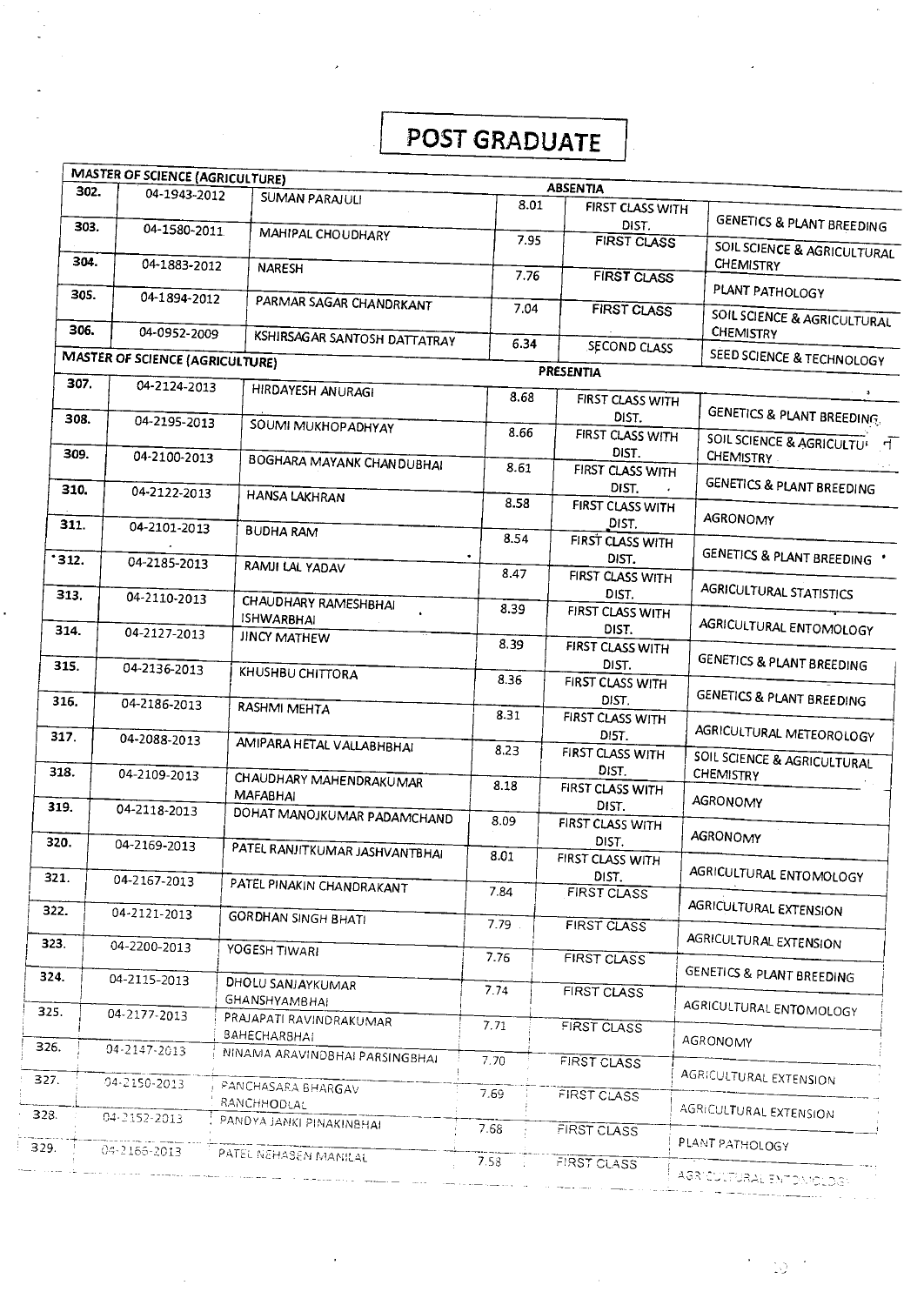| 330.               | 04-2194-2013 | SISARA HARESHKUMAR CHHAGANBHAI                 | 7.56 | <b>FIRST CLASS</b>  |                                                            |
|--------------------|--------------|------------------------------------------------|------|---------------------|------------------------------------------------------------|
|                    |              |                                                |      |                     | <b>GENETICS &amp; PLANT BREEDING</b>                       |
| 331.               | 04-2105-2013 | CHAUDHARI KINJALBEN AMRUTBHAI                  | 7.55 | <b>FIRST CLASS</b>  | PLANT PATHOLOGY                                            |
| 332.               | 04-2187-2013 | RISHI R MISHRA                                 | 7.49 | <b>FIRST CLASS</b>  | PLANT PATHOLOGY                                            |
| 333.               | 04-2120-2013 | <b>GEVARIYA RAVI UKABHAI</b>                   | 7.48 | <b>FIRST CLASS</b>  | PLANT PATHOLOGY                                            |
| 334.               | 04-1869-2012 | KUCHHADIYA GOPAL VASHARAM                      | 7.40 | <b>FIRST CLASS</b>  | <b>GENETICS &amp; PLANT BREEDING</b>                       |
| 335.               | 04-2156-2013 | PATEL KEYUR ASHOKBHAI                          | 7.36 | <b>FIRST CLASS</b>  | GENETICS & PLANT BREEDING                                  |
| 336.               | 04-2153-2013 | PARGI SHITALBEN BANSHIDHAR                     | 7.34 | <b>FIRST CLASS</b>  | <b>AGRONOMY</b>                                            |
| 337.               | 04-2171-2013 | PATEL VIMALKUMAR NATUBHAI                      | 7.32 | <b>FIRST CLASS</b>  | SOIL SCIENCE & AGRICULTURAL<br><b>CHEMISTRY</b>            |
| 338.               | 04-2102-2013 | BUMBADIYA NARENDRASINH<br>RATANABHAI           | 7.31 | <b>FIRST CLASS</b>  | <b>5OIL SCIENCE &amp; AGRICULTURAL</b><br><b>CHEMISTRY</b> |
| ,39.               | 04-2095-2013 | <b>BHABHOR GAURANGKUMAR</b><br><b>KANUBHAI</b> | 7.30 | <b>FIRST CLASS</b>  | AGRICULTURAL EXTENSION                                     |
| 340.               | 04-2096-2013 | BHALALA KRUPALKUMAR CHONDABHAI                 | 7.26 | <b>FIRST CLASS</b>  | <b>GENETICS &amp; PLANT BREEDING</b>                       |
| 341.               | 04-2175-2013 | PRAJAPATI HARDIK NATVARLAL                     | 7.23 | <b>FIRST CLASS</b>  | <b>AGRICULTURAL EXTENSION</b>                              |
| 342.               | 04-2159-2013 | PATEL DIPENKUMAR MUKESHKUMAR                   | 7.21 | FIRST CLASS         | <b>AGRONOMY</b>                                            |
| 343.               | 04-2114-2013 | DESAI DHIMANTKUMAR<br><b>JAGDISH CHAN DRA</b>  | 7.13 | <b>FIRST CLASS</b>  | SEED SCIENCE & TECHNOLOGY                                  |
| 344.               | 04-2181-2013 | RAIYANI ANKIT MANSUKHBHAI                      | 7.09 | <b>FIRST CLASS</b>  | <b>GENETICS &amp; PLANT BREEDING</b>                       |
| 345.               | 04-2132-2013 | KAPADIA VIPULBHAI NARAYANBHAI                  | 7.06 | <b>FIRST CLASS</b>  | <b>GENETICS &amp; PLANT BREEDING</b>                       |
| 346.               | 04-2155-2013 | PARMAR BHARAT5INH GAJENDRASINH                 | 7.06 | <b>FIRST CLASS</b>  | <b>AGRONOMY</b>                                            |
| 347.               | 04-2139-2013 | KUNDARIYA VISHALKUMAR BACHUBHAI                | 6.94 | SECOND CLASS        | <b>GENETICS &amp; PLANT BREEDING</b>                       |
| 348.               | 04-1830-2012 | BARIA TUSHARBHAI TERSINGBHAI                   | 6.87 | SECOND CLASS        | PLANT PATHOLOGY                                            |
| 349.               | 04-2172-2013 | PATEL VI5HALKUMAR BABUBHAI                     | 6.81 | <b>SECOND CLASS</b> | <b>AGRICULTURAL ECONOMICS</b>                              |
| -0.                | 04-2165-2013 | PATEL KULDIP ARVINDBHAI                        | 6.78 | <b>SECOND CLASS</b> | PLANT PATHOLOGY                                            |
| $\cdot$ $\cdot$ 1. | 04-2143-2013 | MALI ROHITKUMAR HARESHBHAI                     | 6.76 | SECOND CLASS        | SOIL SCIENCE & AGRICULTURAL<br><b>CHEMISTRY</b>            |
| 352.               | 04-2117-2013 | DINDOR MUKESHKUMAR UJAMABHAI                   | 6.75 | <b>SECOND CLASS</b> | AGRICULTURAL ENTOMOLOGY                                    |
| 353.               | 04-1944-2012 | SURAJKUMAR K. PATEL                            | 6.73 | SECOND CLASS        | AGRICULTURAL ECONOMICS                                     |
| 354.               | 04-2149-2013 | PANCHAL SANDIPKUMAR NATWARLAL                  | 6.55 | SECOND CLASS        | AGRICULTURAL ECDNOMICS                                     |
|                    |              | MASTER OF SCIENCE                              |      | PRESENTIA           |                                                            |
| 355.               | 04-1828-2012 | ASAMADI MAHENDIHUSEN<br>GULAMHU5EN             | 7.97 | <b>FIRST CLASS</b>  | PLANT MOLECULAR BIOLOGY &<br><b>BIOTECHNOLOGY</b>          |
| 356.               | 04-1560-2011 | JOSANA AJIT 5AMAL                              | 7.41 | FIRST CLASS         | PLANT PHYSIOLOGY                                           |
| 357.               | 04-1537-2011 | DABHI KASHYAP ARAJAN                           | 6.81 | SECOND CLASS        | PLANT MOLECULAR BIOLOGY &<br><b>BIOTECHNOLOGY</b>          |
|                    |              | MASTER OF SCIENCE (HORTICULTURE)               |      |                     | ABSENTIA                                                   |
| 358.               | 04-1672-2011 | GOSWAMI MAYURGIRI MANIGIRI                     | 6.90 | <b>SECOND CLASS</b> | FRUIT & VEGETABLE SCIENCE                                  |
| 359.               | 04-2066-2012 | KHALID AFZAL                                   | 6.89 | SECOND CLASS        | FRUIT SCIENCE                                              |
|                    |              | MASTER OF SCIENCE (HORTICULTURE)               |      |                     | PRESENTIA                                                  |
| 360.               | 04-2207-2013 | PATEL SANDIPKUMAR RAGHAJIBHA!                  | 7.35 | FIRST CLASS         | FRUIT SCIENCE                                              |
| 361.               | 04-2210-2013 | VASARA RIODHIBEN PARBATBHAI                    | 7.02 | FIRST CLASS         | <b>FRUIT SCIENCE</b>                                       |

 $\frac{1}{2}$ 

 $\frac{1}{2}$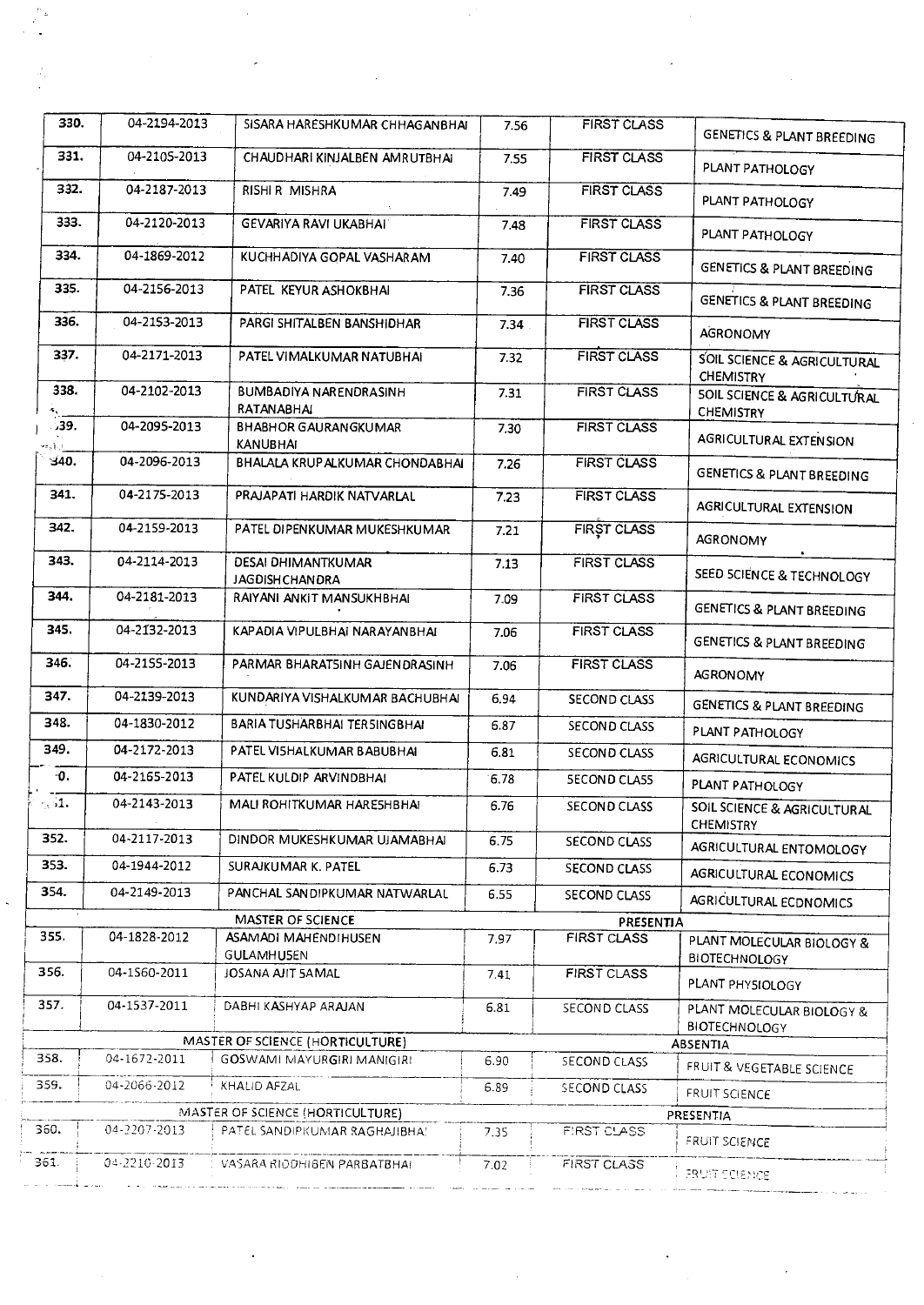|                      | 362.                 | 04-1954-2012 |                                           |       |      |                                 |           |                                                                  |
|----------------------|----------------------|--------------|-------------------------------------------|-------|------|---------------------------------|-----------|------------------------------------------------------------------|
|                      | 363.                 | 04-1952-2012 | JOSHI SANKETKUMAR MAHESHBHAI              |       | 6.80 | SECOND CLASS                    |           | FRUIT SCIENCE                                                    |
| 364.<br>04-1953-2012 |                      |              | GADHAVI ANIRUDDHKUMAR<br><b>VISHNUDAN</b> |       | 6.78 | SECOND CLASS                    |           | <b>FRUIT SCIENCE</b>                                             |
|                      |                      |              | JADAV MAHESHKUMAR BHAILALBHAI             |       | 6.52 | SECOND CLASS                    |           |                                                                  |
|                      | 365.<br>04-2211-2013 |              | MASTER OF VETERINARY SCIENCE              |       |      |                                 |           | <b>FRUIT SCIENCE</b>                                             |
|                      |                      |              | AARTI SHARMA                              |       | 8.31 | FIRST CLASS WITH                |           | <b>ABSENTIA</b>                                                  |
|                      | 366.<br>04-2212-2013 |              | ABHILASH.T                                |       | 8.31 | DIST.<br>FIRST CLASS WITH       |           | <b>VETERINARY ANATOMY &amp;</b><br><b>HISTOLOGY</b>              |
|                      | 367.<br>04-2244-2013 |              | <b>SUMANA KUNDU</b>                       | 8.17  |      | DIST.                           |           | <b>VETERINARY PATHOLOGY</b>                                      |
|                      | 368.<br>04-2245-2013 |              | VIDHYA LAKSHMI T.M                        |       |      | <b>FIRSTCLASS WITH</b><br>DIST. |           | ANIMAL GENETICS & BREEDING                                       |
|                      | 369.<br>04-2235-2013 |              | PATEL SHRADDHA BHANUPRASAD                | 7.99  |      | <b>FIRST CLASS</b>              |           | VETERINARY CLINICAL MEDICINE,<br>ETHICS & JURISPRUDENCE          |
|                      | 370.<br>04-2215-2013 |              | <b>ANJALI TRIPATHI</b>                    | 7.95  |      | <b>FIRST CLASS</b>              |           | VETERINARY PATHOLOGY                                             |
|                      | 371.<br>04-2242-2013 |              | SINI K.R.                                 | 7.92  |      | <b>FIRST CLASS</b>              |           | <b>ANIMAL NUTRITION</b>                                          |
|                      | 372.<br>04-2239-2013 |              |                                           | 7.87  |      | FIRST CLASS                     |           | <b>VETERINARY SURGERY &amp;</b><br>$\mathcal{L}_{\text{eff}}$ .  |
| 373.                 | 04-2224-2103         |              | RAVAL HELI SUNANTKUMAR                    | 7.85  |      | <b>FIRST CLASS</b>              |           | <b>RADIOLOGY</b><br>VETERINARY AND ANIMAL                        |
| 374.                 | 04-2226-2013         |              | <b>KAJE VINAY SANJAY</b>                  | 7.70  |      | <b>FIRST CLASS</b>              |           | HUSBANDRY EXTENSION                                              |
| 375.                 |                      |              | MASHIYAVA PARIMAL HARESHKUMAR             | 7.62  |      | <b>FIRST CLASS</b>              |           | <b>VETERINARY PUBLIC HEALTH</b><br>VETERINARY CLINICAL MEDICINE, |
|                      | 04-2228-2013         |              | ORIN VARGHESE                             | 7.61. |      | <b>FIRST CLASS</b>              |           | ETHICS & JURISPRUDENCE<br>ANIMAL REPRODUCTION                    |
| 376.                 | 04-2241-2013         |              | SHIVAM DUBEY                              | 7.41  |      | <b>FIRST CLASS</b>              |           | <b>GYNECOLOGY &amp; OBSTETRICS</b>                               |
| 377.                 | 04-2218-2013         |              | BRAHMBHATT ANKITABEN<br>NARENDRAKUMAR     | 7.38  |      | <b>FIRST CLASS</b>              |           | ANIMAL NUTRITION                                                 |
|                      |                      |              | MASTER DF VETERINARY SCIENCE              |       |      |                                 |           | <b>VETERINARY PATHOLOGY</b>                                      |
| 378.                 | 04-2214-2013         |              | AISWARYA V                                |       |      |                                 | PRESENTIA |                                                                  |
| 379.                 | 04-2219-2013         |              | BRAHMBHATT NILIMABEN                      | 8.47  |      | <b>FIRSTCLASS WITH</b><br>DIST. |           | <b>VETERINARY MICROBIOLOGY</b>                                   |
| 380.                 | 04-2230-2013         |              | NAYANKUMAR<br>PANCHA PRAKASH GUNVANTLAL   | 8.11  |      | <b>FIRSTCLASS WITH</b><br>DIST. |           | <b>VETERINARY PARASITOLOGY</b>                                   |
| 381.                 | 04-2227-2013         |              |                                           | 8.09  |      | <b>FIRSTCLASS WITH</b><br>DIST. |           | <b>VETERINARY PHARMACOLOGY &amp;</b>                             |
| 382.                 | 04-2240-2013         |              | MEHTA TEJASKUMAR ARUN                     | 8.00  |      | <b>FIRSTCLASS WITH</b>          |           | <b>TOXICOLOGY</b><br><b>VETERINARY SURGERY &amp;</b>             |
| 383.                 |                      |              | SAVALIYA BHUMIKABEN FULABHAI              | 7.93  |      | DIST.<br><b>FIRST CLASS</b>     |           | RADIOLOGY                                                        |
| 384.                 | 04-2213-2013         |              | ACHARYA ASHOKKUMAR TEJRAMBHAI             | 7.92  |      | <b>FIRST CLASS</b>              |           | <b>VETERINARY MICROBIOLOGY</b>                                   |
| 385.                 | 04-2222-2013         |              | <b>DESAI NIKITA DEVIDAS</b>               | 7.91  |      | <b>FIRST CLASS</b>              |           | <b>VETERINARY PATHOLOGY</b>                                      |
|                      | 04-1736-2011/14      |              | THEODORE VIVIAN KHARSYNTIEW               | 7.90  |      | FIRST CLASS                     |           | VETERINARY PUBLIC HEALTH<br>ANIMAL REPRODUCTION                  |
| 386.                 | 04-2236-2013         |              | PATEL SWATIBAHEN NAGINBHAI                | 7.90  |      | <b>FIRST CLASS</b>              |           | <b>GYNECOLOGY &amp; OBSTETRICS</b>                               |
| 387.                 | 04-2221-2013         |              | CHAVDA PAYAL KANTIBHAI                    | 7.83  |      | <b>FIRST CLASS</b>              |           | VETERINARY PUBLIC HEALTH                                         |
| 388.                 | 04-2238-2013         |              | RAJPUT PRAKASHSINH KANAJI                 | 7.82  |      | <b>FIRST CLASS</b>              |           | VETERINARY CLINICAL MEDICINE,<br>ETHICS & JURISPRUDENCE          |
| 389.                 | 04-2223-2013         |              | JOSHI OM BHARATKUMAR                      | 7.81  |      |                                 |           | VETERINARY SURGERY &<br>RADIOLOGY                                |
| 390.                 | 04-2229-2013         |              | PAL ANKITKUMAR JITENDRA                   | 7.81  |      | FIRST CLASS                     |           | VETERINARY PATHOLOGY                                             |
| 391.                 | 04-2220-2013         |              | <b>BUHECHA KISHANKUMAR VINODBHAI</b>      |       |      | FIRST CLASS                     | RADIOLOGY | VETERINARY SURGERY &                                             |
| 392.                 | 04-2233-2013         |              | PARMAR VARUNKUMAR                         | 7.71  |      | FIRST CLASS                     |           | ANIMAL REPRODUCTION<br><b>GYNECOLOGY &amp; OBSTETRICS</b>        |
|                      |                      |              | <b>NARENDRABHAI</b>                       | 7.55  |      | FIRST CLASS                     |           | ANIMAL NUTRITION                                                 |

 $\sim$ 

 $\frac{1}{2}$ 

 $\hat{\vec{A}}_1$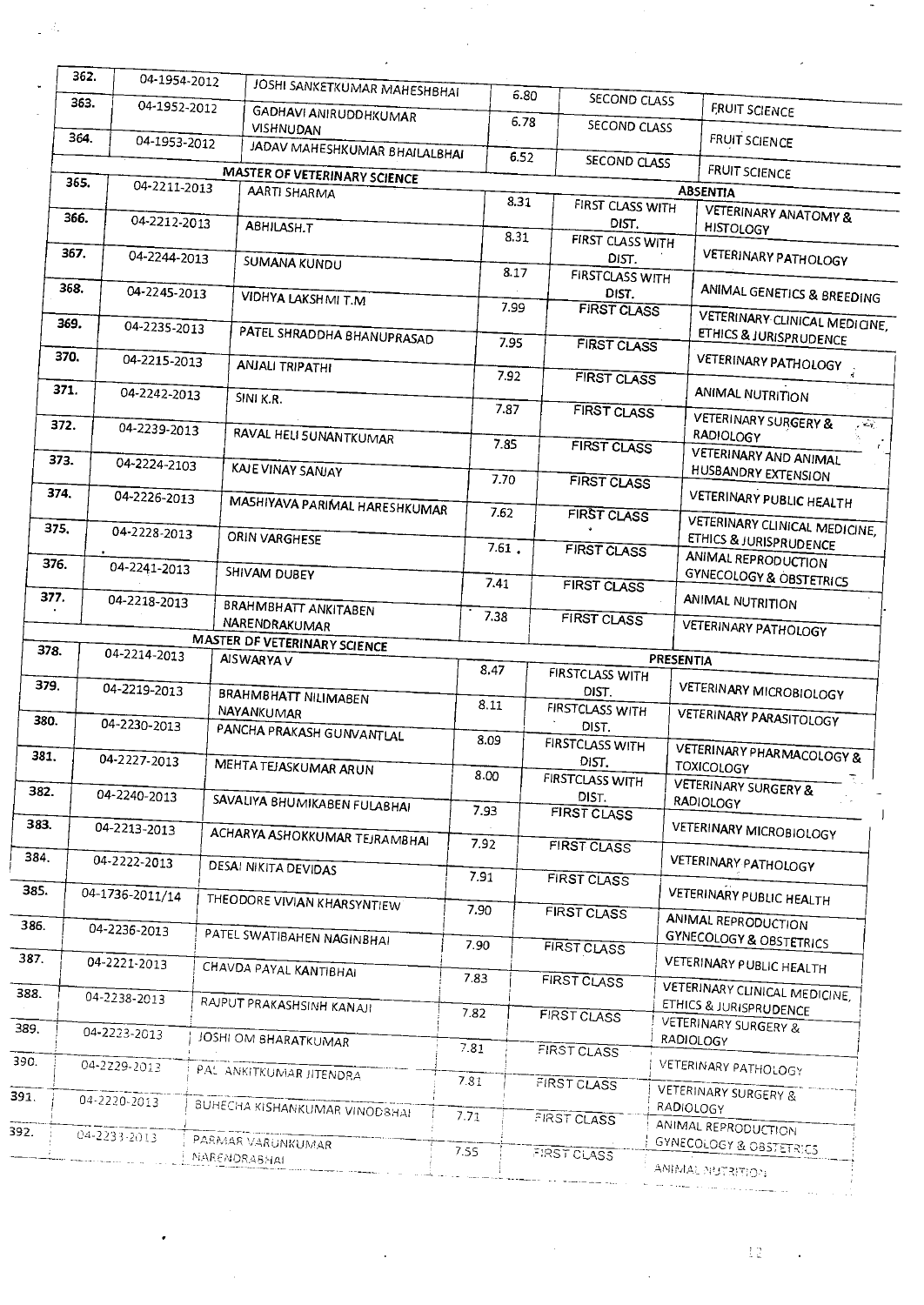| 393.                                                      | 04-2234-2013                 | PATEL NITINKUMAR RAMESHCHANDRA                              | 7.50 | <b>FIRST CLASS</b>                       | LIVESTOCK PRODUCTION &<br>MANAGEMENT                      |  |  |
|-----------------------------------------------------------|------------------------------|-------------------------------------------------------------|------|------------------------------------------|-----------------------------------------------------------|--|--|
| 394.                                                      | 04-2217-2013                 | BHATIA MITESH SHASHIKANT                                    | 7.42 | <b>FIRST CLASS</b>                       | <b>VETERINARY SURGERY &amp;</b><br><b>RADIOLOGY</b>       |  |  |
| 395.                                                      | 04-2225-2013                 | KHATRI JAVED MOHAMMED HANIF                                 | 7.37 | <b>FIRST CLASS</b>                       | <b>VETERINARY SURGERY &amp;</b><br><b>RADIOLOGY</b>       |  |  |
| 396.                                                      | 04-2232-2013                 | PARMAR MONIKA RAJESHBHAI                                    | 7.33 | <b>FIRST CLASS</b>                       | LIVESTOCK PRODUCTION &<br>MANAGEMENT                      |  |  |
| 397.                                                      | 04-2231-2013                 | PARMAR CHIRAGKUMAR PRATAPSINH                               | 7.32 | <b>FIRST CLASS</b>                       | ANIMAL REPRODUCTION<br><b>GYNECOLOGY &amp; OBSTETRICS</b> |  |  |
| 398.                                                      | 04-1983-2012                 | PATEL BHUMITKUMAR KANAIYALAL                                | 7.07 | <b>FIRST CLASS</b>                       | ANIMAL GENETICS & BREEDING                                |  |  |
|                                                           |                              | <b>MASTER OF TECHNOLOGY</b>                                 |      | ABSENTIA <sup>,</sup>                    |                                                           |  |  |
| 399.                                                      | 04-2249-2013                 | DARJI KINJALBEN NAYANBHAI                                   | 8.23 | FIRST CLASS WITH<br>DIST.                | DAIRY TECHNOLOGY                                          |  |  |
|                                                           |                              | <b>MASTER OF TECHNOLOGY</b>                                 |      | <b>PRESENTIA</b>                         |                                                           |  |  |
| 400.                                                      | 04-2248-2013                 | CHAUHAN RASHMI RUPSINH                                      | 8.44 | FIRST CLASS WITH<br>DIST.                | DAIRY ENGINEERING                                         |  |  |
| $\cdot$ sin $\mathfrak{A}$ .<br>$\mathbb{R}^{n \times n}$ | 04-2257-2013                 | PATEL RINKALBEN RAJENDRABHAI                                | 8.30 | FIRST CLASS WITH<br>DIST.                | DAIRY TECHNOLOGY                                          |  |  |
| 402.                                                      | 04-2246-2013                 | CHAUDHARI PRIYANKABEN<br>RAMESHBHAI                         | 8.24 | FIRST CLASS WITH<br>DIST.                | DAIRY CHEMISTRY                                           |  |  |
| 403.                                                      | 04-2252-2013                 | KAKADE POOJA VILASRAO                                       | 8.14 | FIRST CLASS WITH<br>DIST.                | DAIRY CHEMISTRY                                           |  |  |
| 404.                                                      | 04-2259-2013                 | SUTHAR JANKIBEN SHAILESHBHAI                                | 7.91 | <b>FIRST CLASS</b>                       | DAIRY TECHNOLOGY                                          |  |  |
| 405.                                                      | 04-2258-2013                 | SHRIVAS APARNA ASHOKKUMAR                                   | 7.87 | <b>FIRST CLASS</b>                       | DAIRY TECHNOLOGY                                          |  |  |
| 406.                                                      | 04-2251-2013                 | JUDAL ASHWINBHAI LAXMANBHAI                                 | 7.66 | <b>FIRST CLASS</b>                       | <b>DAIRY ENGINEERING</b>                                  |  |  |
| 407.                                                      | 04-2250-2013                 | JOSHI MAULIK MAHENDRAKUMAR                                  | 7.56 | <b>FIRST CLASS</b>                       | <b>DAIRY CHEMISTRY</b>                                    |  |  |
| 408.                                                      | 04-2261-2013                 | VAGHELA NILESHKUMAR RAVJIBHAI                               | 7.34 | <b>FIRST CLASS</b>                       | DAIRY TECHNOLOGY                                          |  |  |
| 409.<br>410.                                              | 04-2009-2012<br>04-2256-2013 | GADHAVI JAYRAJSINH HIMMATSINH                               | 7.32 | <b>FIRST CLASS</b><br><b>FIRST CLASS</b> | DAIRY ENGINEERING                                         |  |  |
|                                                           |                              | PANCHAL KALPAK MAHENDRAKUMAR                                | 7.23 |                                          | DAIRY MICROBIOLOGY                                        |  |  |
| $\mathbb{R}^4$                                            | 04-2273-2013                 | MASTER OF TECHNOLOGY (FPT)<br><b>CHRISTIAN NIRALI ALOIS</b> |      | <b>ABSENTIA</b><br><b>FIRST CLASS</b>    |                                                           |  |  |
|                                                           |                              |                                                             | 7.46 |                                          | FOOD PROCESSING<br><b>TECHNOLOGY</b>                      |  |  |
| 412.                                                      | 04-2278-2013                 | PANDYA DIPEN PRATIK                                         | 7.21 | <b>FIRST CLASS</b>                       | <b>FOOD PROCESSING</b><br><b>TECHNOLOGY</b>               |  |  |
| <b>MASTER OF TECHNOLOGY (FPT)</b><br>PRESENTIA            |                              |                                                             |      |                                          |                                                           |  |  |
| 413.                                                      | 04-2276-2013                 | <b>GARGE KALYANI DEVENDRABHAI</b>                           | 8.19 | <b>FIRSTCLASS WITH</b><br>DIST.          | FOOD PROCESSING<br><b>TECHNOLOGY</b>                      |  |  |
| 414.                                                      | 04-2281-2013                 | SHRIGOD NEHULKUMAR MAHESHBHAI                               | 7.76 | <b>FIRST CLASS</b>                       | FOOD PROCESSING<br><b>TECHNOLOGY</b>                      |  |  |
| 415.                                                      | 04-2280-2013                 | SHAH MANSI HITENDRAKUMAR                                    | 7.69 | <b>FIRST CLASS</b>                       | FOOD PROCESSING<br><b>TECHNOLOGY</b>                      |  |  |
| 416.                                                      | 04-2279-2013                 | VIVEK KUMAR SAXENA                                          | 7.23 | FIRST CLASS                              | FOOD PROCESSING<br><b>TECHNOLOGY</b>                      |  |  |
| 417.                                                      | 04-2275-2013                 | GAIKWAD MANGESH RAMBHAU                                     | 6.80 | SECOND CLASS                             | FOOD PROCESSING<br>TECHNOLOGY                             |  |  |
| 418.                                                      | 04-2274-2013                 | RUTH BEKELE MIJENA                                          | 6.65 | SECOND CLASS                             | FOOD PRDCESSING<br><b>TECHNOLOGY</b>                      |  |  |
|                                                           |                              | MASTER OF TECHNOLOGY (AGRICULTURAL ENGINEERING) ABSENTIA    |      |                                          |                                                           |  |  |
| 419.                                                      | 04-2043-2012                 | RAULAJI HARDIKKUMAR KISHANSINH                              | 8.02 | FIRST CLASS WITH<br>DIST.                | FARM MACHINERY & POWER<br><b>ENGINEERING</b>              |  |  |
| 420.                                                      | 04-2041-2012                 | PATEL PARTH GUNVANTSHAL                                     | 7.23 | FIRST CLASS                              | FARM MACHARERY & POWER<br><b>ENGINEER: NG</b>             |  |  |

I-

 $\bar{z}$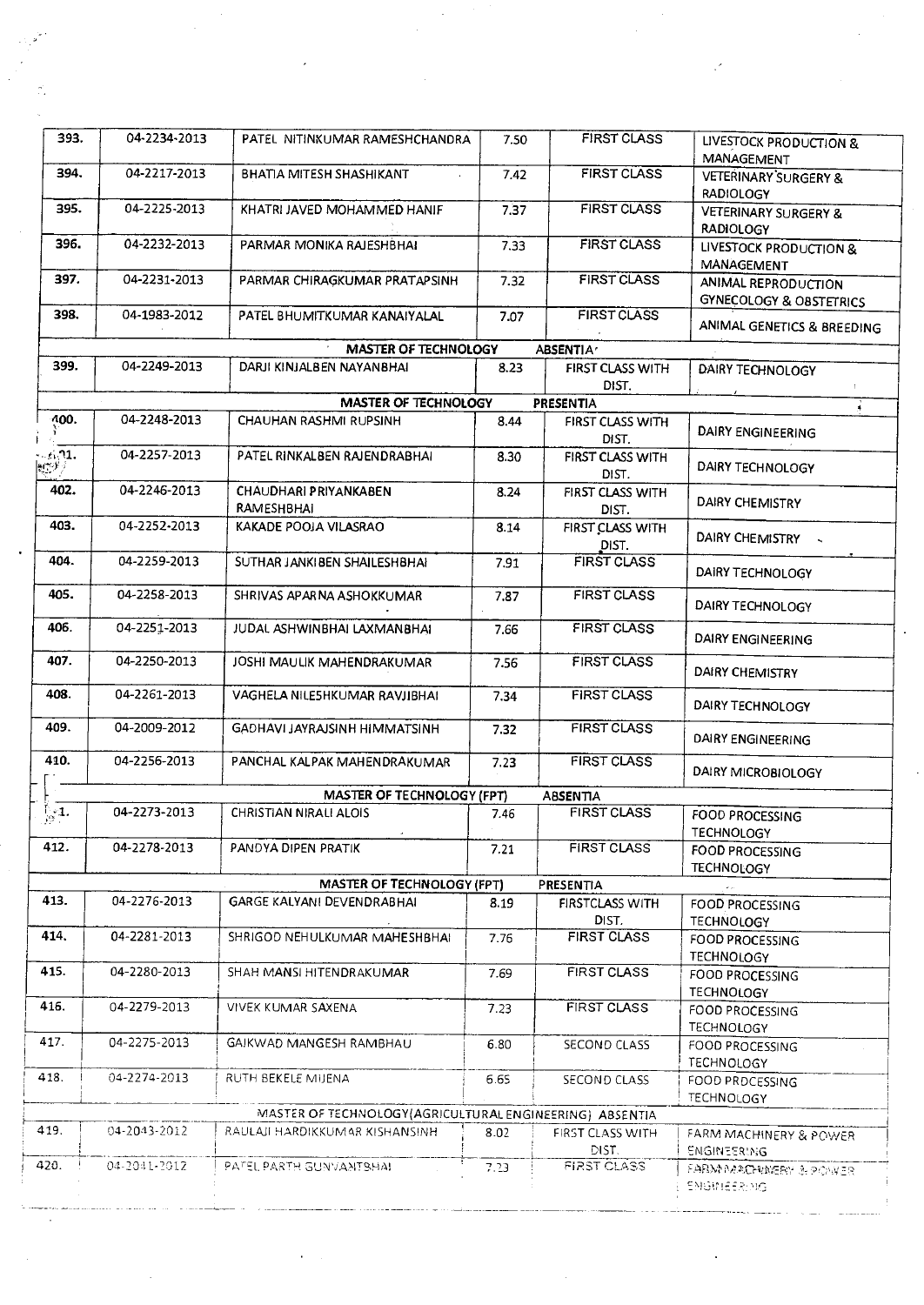|              |                              | MASTER OF TECHNOLOGY(AGRICULTURAL ENGINEERING)                 |              |                                    |                                              |
|--------------|------------------------------|----------------------------------------------------------------|--------------|------------------------------------|----------------------------------------------|
| 421.         | 04-2042-2012                 | RANGAPARA DINESHKUMAR                                          | 8.14         | <b>FIRSTCLASS WITH</b>             | PRESENTIA                                    |
| 422.         | 04-2263-2013                 | <b>JIVRAJBHAI</b><br><b>BARIA SONALBEN VECHATBHAI</b>          |              | DIST.                              | FARM MACHINERY & POWER<br><b>ENGINEERING</b> |
| 423.         | 04-2270-2013                 |                                                                | 7.81         | <b>FIRST CLASS</b>                 | SOIL & WATER ENGINEERING                     |
| 424.         | 04-2267-2013                 | SHUKLA KRIPANARAYAN<br>SURENDRABHAI.                           | 7.76         | FIRST CLASS                        | FARM MACHINERY & POWER<br>ENGINEERING        |
| 425.         |                              | PATEL JIGARKUMAR MANUBHAI                                      | 7.27         | <b>FIRST CLASS</b>                 | SOIL & WATER ENGINEERING                     |
|              | 04-2265-2013                 | KANZARIYA JAYDEV GANGARAMBHAI                                  | 7.25         | <b>FIRST CLASS</b>                 | FARM MACHINERY & POWER<br><b>ENGINEERING</b> |
| 426.         | 04-2266-2013                 | PAMPANIYA NIRAVKUMAR<br><b>KARASHANBHAI</b>                    | 7.19         | <b>FIRST CLASS</b>                 | SOIL & WATER ENGINEERING                     |
|              |                              | MASTER OF BUSINESS ADMINISTRATION (INTERNATIONAL AGRIBUSINESS) |              |                                    |                                              |
| 427.         | 04-2304-2013                 | RISWADKAR MIHIR ANKUR                                          | 7.66         | <b>FIRST CLASS</b>                 | <b>ABSENTIA</b>                              |
| 428.         | 04-2285-2013                 | CHAUDHARY PARESHKUMAR<br><b>PUNJABHAI</b>                      | 6.98         | SECOND CLASS                       |                                              |
| 429.         | 04-2295-2013                 | MISS KHANDAGALE POOJA<br>SHANTARAM                             | 6.91         | SECOND CLASS                       |                                              |
|              |                              | MASTER OF BUSINESS ADMINISTRATION (INTERNATIONAL AGRIBUSINESS) |              |                                    |                                              |
| 430.         | 04-2284-2013                 | <b>ATUL KUMAR ARNAV</b>                                        | 7.84         |                                    | PRESENTIA                                    |
| 431.         | 04-2303-2013                 | RAJPUT BABALUKUMAR SHRINIVAS                                   |              | <b>FIRST CLASS</b>                 |                                              |
| 432.         | 04-2287-2013                 | DAVARA JIGARKUMAR                                              | 7.56         | <b>FIRST CLASS</b>                 |                                              |
| 433.         | 04-2292-2013                 | PARSOTTAMBHAI<br><b>KOMAL SINGH</b>                            | 7.49         | FIRST CLASS .                      |                                              |
| 434.         | 04-2286-2013                 |                                                                | 7.40         | <b>FIRST CLASS</b>                 |                                              |
|              |                              | <b>CHUDASAMA MAITRIBEN</b><br><b>JAYENDRASINH</b>              | 7.26         | <b>FIRST CLASS</b>                 |                                              |
| 435.         | 04-2297-2013                 | PATEL HIRENKUMAR BHIKHABHAI                                    | 7.25         | <b>FIRST CLASS</b>                 |                                              |
| 436.         | 04-2299-2013                 | PATEL KAUSHALKUMAR<br>PARSOTTAMBHAI                            | 7.18         | <b>FIRST CLASS</b>                 |                                              |
| 437.         | 04-2306-2013                 | <b>SOMANI MANSUKH DHIRABHAI</b>                                | 7.18         | <b>FIRST CLASS</b>                 |                                              |
| 438.         | 04-2289-2013                 | <b>GADIT FORUM CHETAN</b>                                      | 7.17         | <b>FIRST CLASS</b>                 |                                              |
| 439.         | 04-2290-2013                 | <b>KAPADIA BRIJESHKUMAR</b><br>NATVARLAL                       | 7.14         | <b>FIRST CLASS</b>                 |                                              |
| 440.         | 04-2294-2013                 | MEGHPARA JAY ANANTRAY                                          | 7.12         | <b>FIRST CLASS</b>                 |                                              |
| 441.<br>442. | 04-2298-2013<br>04-2283-2013 | PATEL JAYENDRAKUMAR KALUBHAI                                   | 7.01         | <b>FIRST CLASS</b>                 |                                              |
| 443.         | 04-2296-2013                 | <b>ASHISH JAINT</b>                                            | 6.93         | <b>SECOND CLASS</b>                |                                              |
| 444.         | 04-2293-2013                 | PARMAR JITENDRA MAGANBHAI                                      | 6.93         | <b>SECOND CLASS</b>                |                                              |
| 445.         | 04-2301-2013                 | MAIND PARSHURAM MACHINDRA<br>PATEL TARANGKUMAR KANUBHAI        | 6.85         | SECOND CLASS                       |                                              |
| 446.         | 04-2307-2013                 | <b>VAIBHAV GUPTA</b>                                           | 6.75         | SECOND CLASS                       |                                              |
| 447.         | 04-2291-2013                 | KENE KIRIT VIKASRAO                                            | 6.70<br>6.63 | SECOND CLASS                       |                                              |
|              |                              |                                                                |              | SECOND CLASS                       |                                              |
|              |                              | MASTER OF SCIENCE (AGRICULTURAL MARKETING)                     |              |                                    |                                              |
| 448.         | 04-2077-2012                 | DANGAR RAMESH MENNAD                                           | 7.29         | <b>FIRST CLASS</b>                 | ABSENTIA<br>AGRICULTURAL MARKETING           |
| 449.         | 04-2081-2012                 | MASTER OF SCIENCE                                              |              | (AGRICULTURAL JOURNALISM) ABSENTIA |                                              |
|              |                              | SOLANKI VIKRAMSINH VASHRAMBHAI                                 | 7.00         | <b>FIRST CLASS</b>                 | AGRICULTURAL JOURNALISM                      |
| 45C.,        | 04-2080-2012                 | RABARI ROMAJEE DEVAJEE                                         | 6.96         | SECOND CLASS                       | AGRICULTURAL JOURNALISM                      |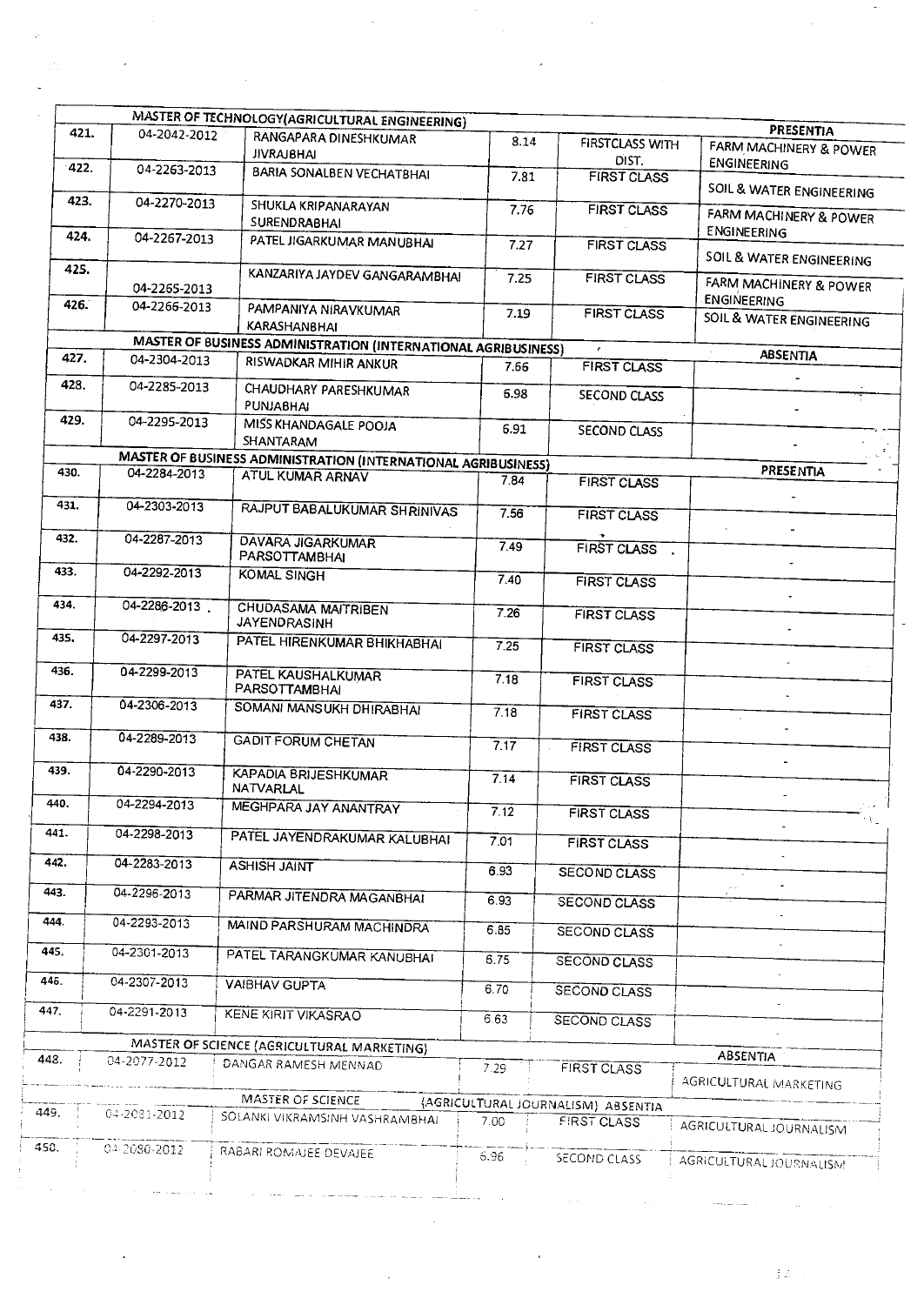|                     |                       | MASTER OF SCIENCE (AGRICULTURAL JOURNALISM) |                                   |                                 |                                                   |
|---------------------|-----------------------|---------------------------------------------|-----------------------------------|---------------------------------|---------------------------------------------------|
| 451.                | 04-2312-2013          | PATEL RAMESHBHAI NARAYANBHAI                | 8.20                              | <b>FIRSTCLASS WITH</b><br>DIST. | PRESENTIA<br>AGRICULTURAL JOURNALISM              |
|                     |                       | DOCTOR OF PHILOSHOPHY                       |                                   |                                 | <b>ABSENTIA</b>                                   |
| 452.                | 04-1584-2011          | MISS LEKSHMI S.                             | 8.10                              |                                 | SOIL SCIENCE & AGRICULTURAL<br><b>CHEMISTRY</b>   |
| 453.                | 04-1826-2012          | AKABARI VIRENKUMAR RAMANIK                  | 8.04                              | $\omega^*$                      | <b>GENETICS &amp; PLANT BREEDING</b>              |
| 454.                | 04-1937-2012          | SHITAP MAYUR SURESH                         | 7.73                              |                                 | <b>AGRICULTURAL STATISTICS</b>                    |
| 455.                | 04-1499-2010          | PATEL BABUBHAI DAHYABHAI                    | 7.41                              |                                 | AGRICULTURAL EXTENSION                            |
| 456.                | 04-1222-2010          | DEEPTI VARMA                                | 7.32                              | $\overline{a}$                  | AGRICULTURAL METEOROLOGY                          |
| 457.                | 04-1059-2009          | T. RAMESH                                   | 7.10                              | $\epsilon$<br>$\blacksquare$    | AGRICULTURAL METEOROLOGY                          |
| 458.                | 04-1823-2011          | PATEL GAUTAMKUMAR RAVJIBHAI                 | 8.17                              |                                 | SOIL & WATER ENGINEERING                          |
| 459.                | 04-1070-2009/14       | AHIR VIRALBHAI BABUBHAI                     | 7.96                              |                                 | ANIMAL BIOTECHNOLOGY <sup>5</sup>                 |
| 460.                | 04-1817-2011          | MADHIRA SURYA PRAKASH                       | 7.95                              |                                 | ANIMAL PHYSIOLOGY                                 |
| $\mathcal{P}_i$ 51. | 04-2002-2012          | <b>BENCY ANTONY</b>                         | 7.67                              |                                 | <b>DAIRY CHEMISTRY</b>                            |
|                     | DOCTOR OF PHILOSHOPHY |                                             |                                   |                                 | PRESENTIA                                         |
| 462.                | 04-1942-2012          | SONI NISHITKUMAR VASANTKUMAR                | 8.24                              |                                 | <b>GENETICS &amp; PLANT BREEDING</b>              |
| 463.                | 04-1812-2011          | NANAVATI JAYESH INDUBHAI                    | 8.10                              | $\bullet$ .<br>$\sim$           | <b>GENETICS &amp; PLANT BREEDING</b>              |
| 464.                | 04-1910-2012          | PATEL RAJESHKUMAR DASHRATHBHAI              | 8.07                              | $\bullet$<br>$\omega$           | AGRICULTURAL ENTOMOLOGY                           |
| 465.                | 04-1854-2012          | DHOBI CHIRAGKUMAR BHASKARBHAI               | 8.01                              | $\tilde{\phantom{a}}$           | AGRICULTURAL ENTOMOLOGY                           |
| 466.                | 04-1836-2012          | BORATE HEMANT VASANTRAO                     | 8.00                              | $\overline{\phantom{a}}$        | AGRICULTURAL EXTENSION                            |
| 467.                | 04-1916-2012          | PRAJAPATI HEMANTKUMAR<br><b>NAVINBHAI</b>   | 7.95                              |                                 | PLANT PATHOLOGY                                   |
| 468.                | 04-1356-2010          | SUTHAR BHARTIBEN MUKESHKUMAR                | 7.70                              |                                 | AGRICULTURAL METEOROLOGY                          |
| 469.                | 04-1521-2011          | BHATT JAYDEEP PRAKASHBHAI                   | 7.65                              |                                 | <b>GENETICS &amp; PLANT BREEDING</b>              |
| 470.                | 04-1623-2011          | PATEL PRANAYKUMAR CHANDUBHAI                | 7.62                              |                                 | <b>GENETICS &amp; PLANT BREEDING</b>              |
| 471.                | 04-1516-2011          | AHER BHUSHAN MANIKRAO                       | 7.55                              | $\blacksquare$                  | <b>GENETICS &amp; PLANT BREEDING</b>              |
| 472.                | 04-1519-2011          | <b>ANKITA MISHRA</b>                        | 7.55                              | ÷                               | PLANT MOLECULAR BIOLOGY &<br><b>BIOTECHNOLOGY</b> |
| 24 13.              | 04-1660-2011          | SURYAWANSHI PANKAJ KAUTIKRAO                | 7.51                              |                                 | AGRONOMY                                          |
| 474.                | 04-1325-2010          | PRAFULL SHRIRAM KAMBLE                      | 7.42                              |                                 | PLANT PHYSIOLOGY                                  |
| 475.                | 04-1811-2011          | MOTAKA GANAPATLAL NAGARDAS                  | 7.41                              |                                 | AGRONOMY                                          |
| 476.                | 04-1040-2009          | SHEO BARDAN YADAVA                          | 7.40                              |                                 | AGRICULTURAL METEOROLOGY                          |
| 477.                | 04-1498-2010          | PARMAR MAHESHBHAI BABUBHAI                  | 7.36                              |                                 | <b>GENETICS &amp; PLANT BREEDING</b>              |
| 478.                | 04-1496-2010          | MACHHAR RAMSINGBHAI GENDALBHAI              | 7.21                              |                                 | AGRONOMY                                          |
| 479.                | 04-1901-2012          | PATEL JANAKBHAI RAMESHBHAI                  | 7.14                              | $\blacksquare$                  | <b>AGRONOMY</b>                                   |
| 480.                | 04-1236-2010          | GAJERA BHAVESHKUMAR BHIMJIBHAI              | 7.13                              |                                 | PLANT MOLECULAR BIOLOGY &<br><b>BIOTECHNOLOGY</b> |
| 481.                | 04-1563-2011          | KALASARE RAJESH SHRIRAM                     | 7.12                              |                                 | <b>AGRONOMY</b>                                   |
| 482.                | 04-1855-2012          | DHOLARIYA NILESHKUMAR DAHYABHAI             | 7.10                              |                                 | GENETICS & PLANT BREEDING                         |
| 483.                | 04-0957-2009          | LEENA PATHAK GAJENDRA                       | 6.95                              |                                 | AGRICULTURAL MICROBIOLOGY                         |
| 484.                | 04-1506-2010          | KORINGA PRAKASHKUMAR<br>GANGARAMBHAI        | 8.43                              |                                 | ANIMAL GENETICS & BREEDING                        |
| 485.                | 04-1813-2011          | PATEL IITENDRAKUMAA SAVAJIBHAJ              | 7.68                              |                                 | HORTICULTURE                                      |
| 486.                | 04-1964-2012          | THAKKAR PAINIKANT MAHESHKUMAAR              | 7.30                              |                                 | FRUIT SCIENCE                                     |
| 437.                | 04.0410-3008.         | PATEL PINAKINGHALOASHRATHLAL                | $\mathcal{L} \subset \mathcal{L}$ |                                 | <b>WORTHD WITCHE</b>                              |